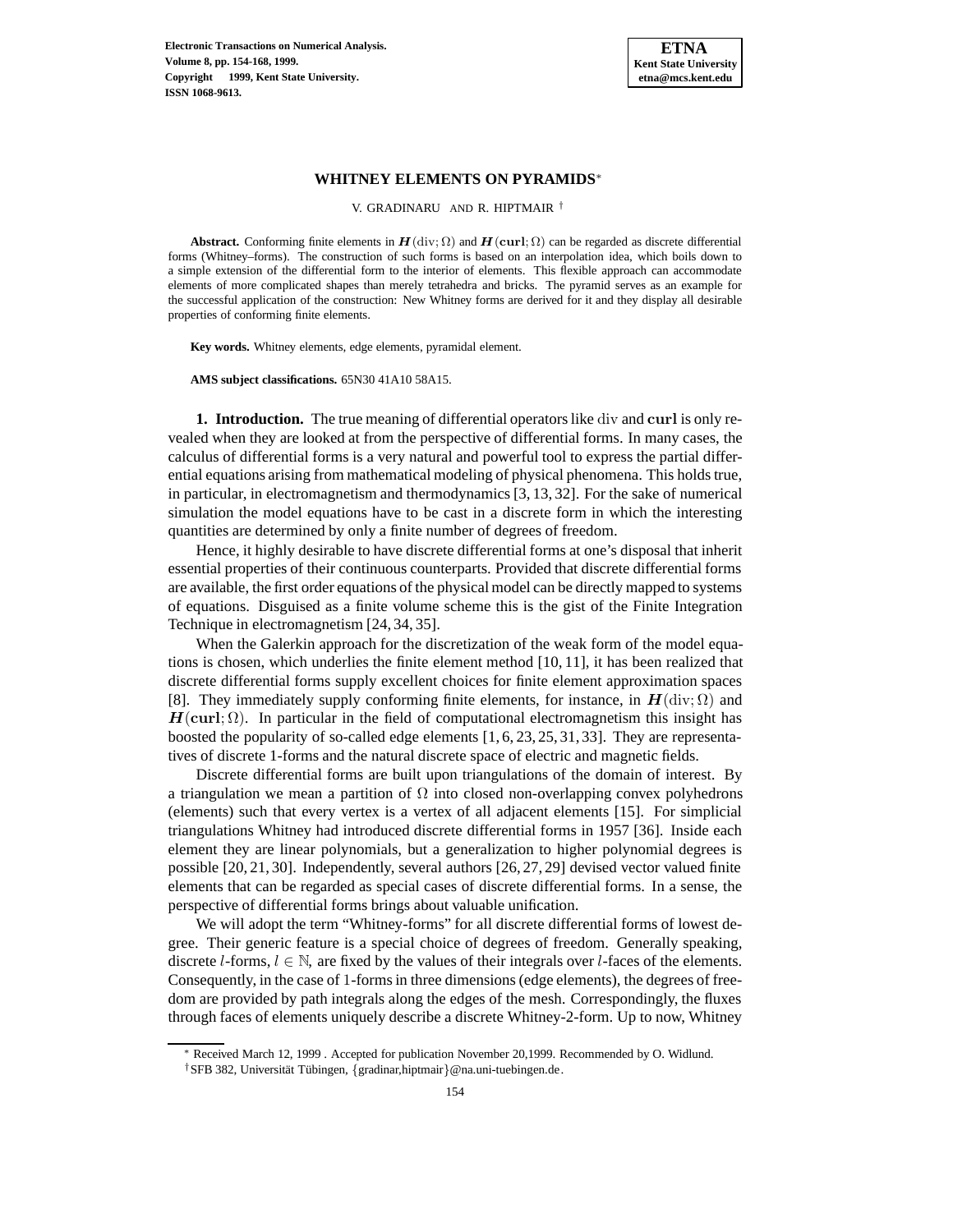forms have been constructed for various shapes of elements, for simplices, hypercubes and prisms [18, 22, 26].

The big advantage of finite element schemes is their enormous flexibility in terms of meshes facilitating the resolution of complex geometries and local mesh refinement. In principle, tetrahedral meshes can handle all situations. However, on behalf of efficient implementation, often a combination of both tetrahedral and hexahedral elements should be preferred [5]. Then, if so-called hanging nodes destroying the integrity of the mesh, are to be avoided, the mesh has to be padded with pyramids [4].

This paper pursues a systematic approach to construct Whitney forms by means of a generalized concept of interpolation. Great attention will be payed to finding a whole sequence of discrete differential forms of order 1 through 3 so that the central exact sequence property of differential forms [14] is preserved on the discrete level.

The plan of the paper is as follows: In the next section we briefly discuss differential forms and desirable properties of their discrete counterparts. In the third section we introduce the setting and disclose why a naive attempt to cope with pyramids fails. In section 4 we will elaborate on the idea that the construction of Whitney-forms can be viewed as an interpolation of a special kind. We first confine ourselves to tetrahedral meshes. In the fifth section we will apply this idea to pyramids and present the finite elements obtained thus. Finally, the sixth section is devoted to a straightforward verification that the new elements meet all the requirements and possess reasonable approximation properties.

**2. Discrete differential forms.** There is huge body of literature on the calculus of differential forms. For an exposition we refer to [14]. In  $\mathbb{R}^n$  an *l*-form,  $0 \le l \le n$ , is a mapping of  $\mathbb{R}^n$  into the  $\binom{n}{l}$ -dimensional vector space of alternating *l*-multilinear forms on  $\mathbb{R}^n$ . After a basis of  $\mathbb{R}^n$  has been chosen, there is a canonical way to identify differential forms with vectorfields, their "vector proxies". The usual identification in  $\mathbb{R}^3$  is depicted in table 2.1. Using

| Differential form                                                                                             | Related function $u$ /vectorfield $u$                                                                                                                                                                                                                                               |  |  |  |  |  |
|---------------------------------------------------------------------------------------------------------------|-------------------------------------------------------------------------------------------------------------------------------------------------------------------------------------------------------------------------------------------------------------------------------------|--|--|--|--|--|
| $\mathbf{x} \mapsto \omega(\mathbf{x})$                                                                       | $\omega(\mathbf{x}) = u(\mathbf{x})$                                                                                                                                                                                                                                                |  |  |  |  |  |
| $\mathbf{x} \mapsto {\mathbf{v} \mapsto \omega(\mathbf{x})(\mathbf{v})}$                                      | $\omega(\mathbf{x})(\mathbf{v}) = \langle \mathbf{u}(\mathbf{x}), \mathbf{v} \rangle$                                                                                                                                                                                               |  |  |  |  |  |
| $\mathbf{x} \mapsto \{(\mathbf{v}_1, \mathbf{v}_2) \mapsto \omega(\mathbf{x})(\mathbf{v}_1, \mathbf{v}_2)\}\$ | $\omega(\mathbf{x})(\mathbf{v}_1,\mathbf{v}_2)=\langle \mathbf{u}(\mathbf{x}),\mathbf{v}_1 \times \mathbf{v}_2 \rangle$                                                                                                                                                             |  |  |  |  |  |
|                                                                                                               | $\mathbf{x} \mapsto \{(\mathbf{v}_1, \mathbf{v}_2, \mathbf{v}_3) \mapsto \omega(\mathbf{x})(\mathbf{v}_1, \mathbf{v}_2, \mathbf{v}_3)\}\ \end{bmatrix} \omega(\mathbf{x})(\mathbf{v}_1, \mathbf{v}_2, \mathbf{v}_3) = u(\mathbf{x}) \det(\mathbf{v}_1, \mathbf{v}_2, \mathbf{v}_3)$ |  |  |  |  |  |
| TABLE 2.1                                                                                                     |                                                                                                                                                                                                                                                                                     |  |  |  |  |  |

*Relationship between differential forms and vectorfields in 3D*

this identification the exterior derivative  $d$  of differential forms spawns the familiar differential operators of vector analysis (see table 2.2). The appropriate transformation of differential forms under a smooth change  $\Phi$  of variables is described by the pullback operator, whose meaning for the vector proxies is listed in table 2.2. A crucial feature of the pullback is that it commutes both with integration and the exterior derivative.

Given a triangulation  $\mathcal{T}_h$  (in the sense of [15]) of some domain  $\Omega \in \mathbb{R}^n$ , we choose some polytope as a reference element for each type of element occurring in  $\mathcal{T}_h$ . We demand that for each element we can find a smooth, regular, maybe affine, mapping onto a suitable reference element. On the reference element we define spaces of discrete differential forms and degrees of freedom. Following the concept of affine equivalent finite elements [15, 21], global spaces and degrees of freedom can be declared via transformations, which are provided by the pullback of differential forms (given in table 2.2).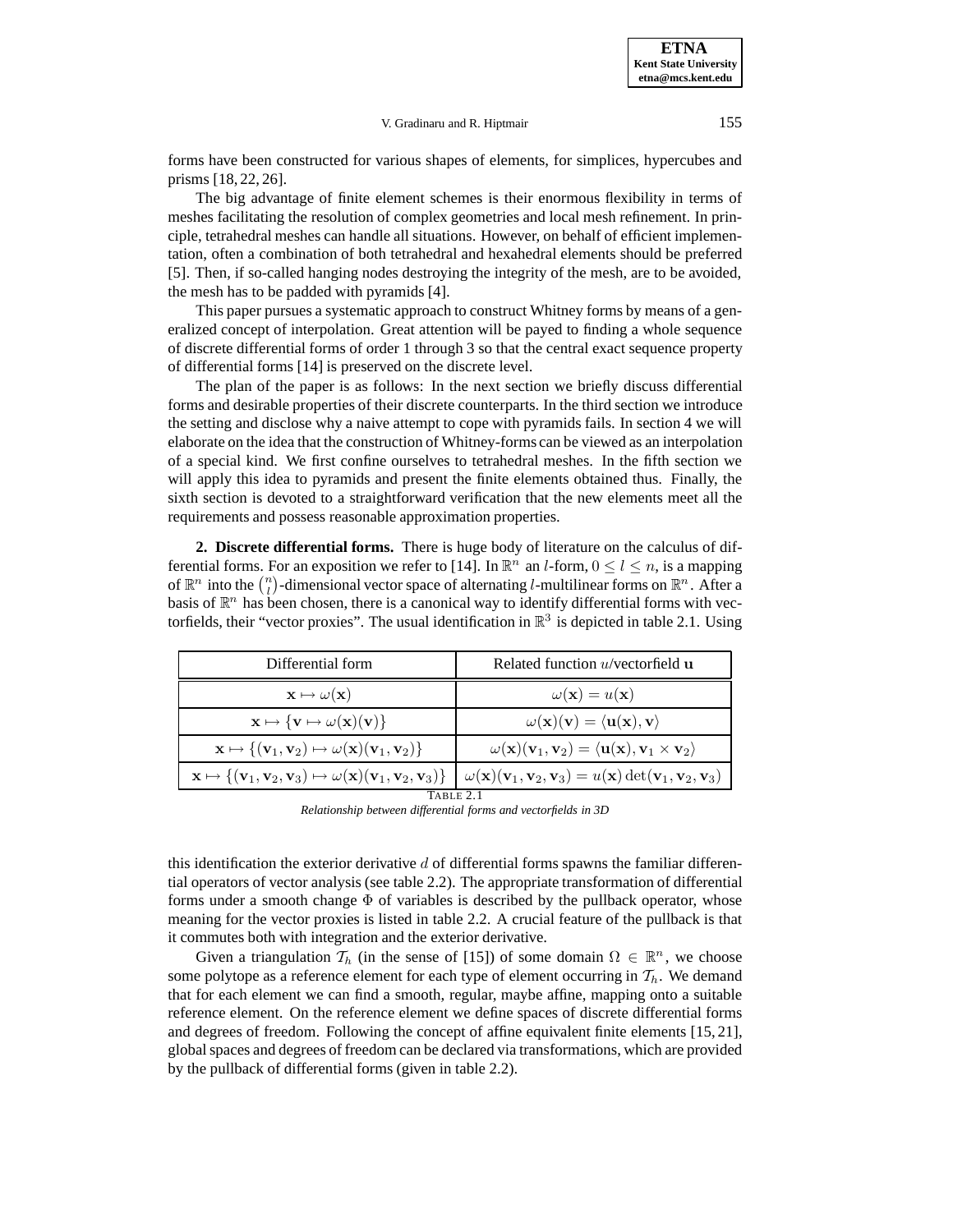156 Whitney Elements on Pyramids

| Forms     | d        | pullback                                                                                                                                            | patching condition    |  |  |
|-----------|----------|-----------------------------------------------------------------------------------------------------------------------------------------------------|-----------------------|--|--|
| 0-form    | grad     | $\mathfrak{F}^0(u)(\widehat{\mathbf{x}}) = u(\Phi^{-1}(\widehat{\mathbf{x}}))$                                                                      | $C^0$ -continuity     |  |  |
| 1-form    | curl     | $\mathfrak{F}^1(\mathbf{u})(\widehat{\mathbf{x}}) = D\Phi^T(\Phi^{-1}(\widehat{\mathbf{x}}))\mathbf{u}(\Phi^{-1}(\widehat{\mathbf{x}}))$            | tangential continuity |  |  |
| 2-form    | div      | $\mathfrak{F}^2(\mathbf{u})(\widehat{\mathbf{x}}) = \det(D\Phi) D\Phi(\Phi^{-1}(\widehat{\mathbf{x}})) \mathbf{u}(\Phi^{-1}(\widehat{\mathbf{x}}))$ | normal continuity     |  |  |
| $3$ –form | $\theta$ | $\mathfrak{F}^{3}(u)(\widehat{\mathbf{x}})=\det D\Phi(\Phi^{-1}(\widehat{\mathbf{x}}))u(\Phi^{-1}(\widehat{\mathbf{x}}))$                           |                       |  |  |
| TABLE 2.2 |          |                                                                                                                                                     |                       |  |  |

*Meaning of exterior derivative, continuity of traces, pullback for vector proxies of differential forms of different order in three dimensions*

We aim at conforming finite element spaces. Consequently, the traces of discrete differential forms onto any interelement boundary (a  $(n-1)$ –face) have to be unique and they have to be fixed by the degrees of freedom associated with that face. This makes the vector proxies fulfill the patching condition from table 2.2 and guarantees that they provide finite elements conforming in  $H^1(\Omega)$ ,  $H(\text{curl}; \Omega)$ , and  $H(\text{div}; \Omega)$ , respectively.

In addition an "*exact sequence property*" must hold for the spaces of discrete differential forms if  $\Omega$  is contractible: The exterior derivative of a discrete l-form is to yield a valid discrete  $l + 1$ -form. In addition, any discrete  $l + 1$ -form with vanishing exterior derivative should have a representation as the exterior derivative of some discrete l-form.

Finally, the discrete differential forms have to possess approximation properties, in order to be useful for Galerkin discretizations. It is a standard insight in finite elements that satisfactory approximation properties are directly linked to the fact that all polynomials of a certain degree are contained in the spaces on the reference elements [11]. In the case of Whitney-forms that provide only first order schemes, we have to make sure that all constant forms can be represented.

**3. Construction by transformation.** As consequence of affine equivalence, the construction of the local finite element spaces can be entirely carried out on a *reference element*. By transformation the scheme is then fixed for any other element. Whitney-forms for the cube Q are well known [26]. We recall the local spaces  $W^{l}(Q)$  of vector proxies for Whitney-*l*forms,  $l \in \mathbb{N}$ :

- 0-forms:  $W^{0}(Q) = Q_{1,1,1}(Q);$
- 1-forms:  $W^1(Q) = Q_{1,1,0}(Q) \times Q_{1,0,1}(Q) \times Q_{0,1,1}(Q);$
- 2-forms:  $W^2(Q) = Q_{0,0,1}(Q) \times Q_{0,1,0}(Q) \times Q_{1,0,0}(Q);$
- 3-forms:  $W^3(Q) = Q_{0,0,0}(Q)$ .

Here,  $\mathcal{Q}_{k_1,k_2,k_3}$  denotes the spaces of 3-variate tensor-product polynomials with degree  $\leq k_i$ in the independent variable  $x_j$ ,  $j = 1, 2, 3$ .

It is tempting to treat the pyramid  $P$  as a degenerate cube. For instance, the transformation

$$
\Phi : \left\{ \begin{array}{ccc} Q & \mapsto & P \\ \begin{pmatrix} x \\ y \\ z \end{pmatrix} & \mapsto & \begin{pmatrix} (1-z)x \\ (1-z)y \\ z \end{pmatrix} & \Longleftrightarrow & \Phi^{-1} : \left\{ \begin{array}{ccc} P & \mapsto & Q \\ \begin{pmatrix} x \\ y \\ z \end{pmatrix} & \mapsto & \begin{pmatrix} x/(1-z) \\ y/(1-z) \\ z \end{pmatrix} \end{array} \right\} \right.
$$

"collapses" the cube into a pyramid. In particular the unit cube  $Q = ]0;1[^3$  will be mapped onto the pyramid P with vertices  $\mathbf{a}_1 = (0, 0, 0), \mathbf{a}_2 = (1, 0, 0), \mathbf{a}_3 = (0, 1, 0), \mathbf{a}_4 = (1, 1, 0),$  $\mathbf{a}_5 = (0, 0, 1)$  (see figure 3.1). We are going to use this very pyramid P as reference pyramid.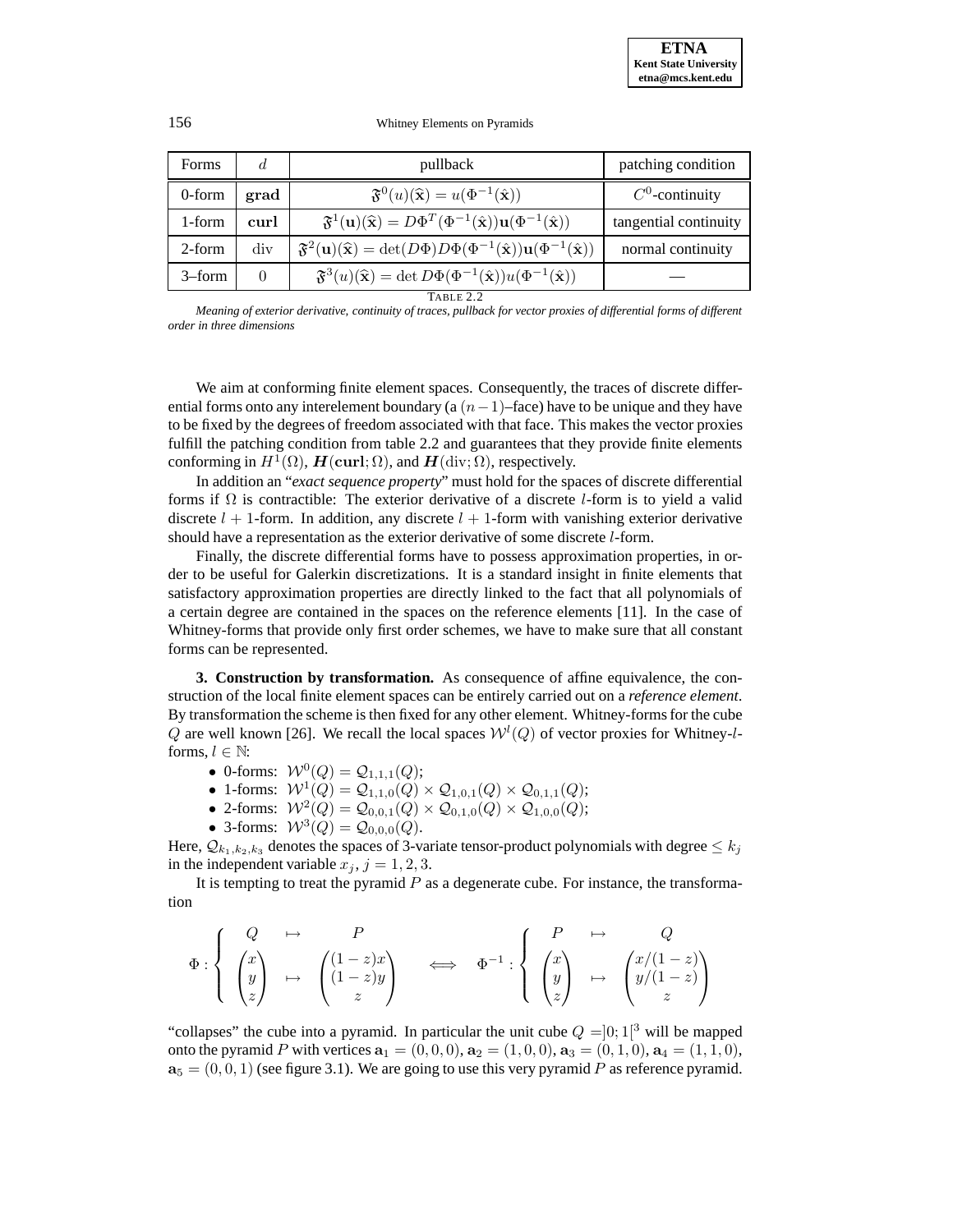# V. Gradinaru and R. Hiptmair 157



FIG. 3.1. *Rectangular and pyramidal reference element*

Now, we can use the transformation rule from table 2.2 for a function  $u$  on  $T$  that corresponds to a 0-form :

$$
\mathfrak{F}^0(u)(\hat{\mathbf{x}}) := u(\Phi^{-1}(\hat{\mathbf{x}})), \quad \hat{\mathbf{x}} \in P.
$$

Pick linear functions  $\beta_1,\ldots,\beta_5 \in \mathcal{Q}_{1,1,1}(Q)$  such that  $\beta_i(\mathbf{q}_j) = \delta_{ij}, i = 1,\ldots,4, j = 1$ 1,..., 8, and  $\beta_5(\mathbf{q}_j) = 0$  for  $j = 1, 2, 3, 4, \beta_5(\mathbf{q}_j) = 1$  for  $j = 5, 6, 7, 8$ . The numbering of the vertices  $\mathbf{q}_i$ ,  $i = 1, \ldots, 8$  of the cube is given in Figure 3.1. Note that  $\beta_5 \equiv 1$  on the top plane of the cube. Thus it is a promising candidate for a function that the mapping  $\mathfrak{F}^0$  will take to a Whitney-0-form basis function associated with vertex #5 of the pyramid. In detail the images of these functions under the transformation read

(3.2)

|               | $\beta_1 = (1-x)(1-y)(1-z)$ |                                                           | $\pi_1 := \mathfrak{F}^0 \beta_1 = \frac{(1-z-x)(1-z-y)}{1-z}$ |
|---------------|-----------------------------|-----------------------------------------------------------|----------------------------------------------------------------|
|               |                             |                                                           |                                                                |
|               | $\beta_2 = x(1-y)(1-z)$     |                                                           | $\pi_2 := \mathfrak{F}^0 \beta_2 = \frac{x(1-z-y)}{1-z}$       |
|               | $\beta_3 = (1-x)y(1-z)$     |                                                           | $\pi_3 := \mathfrak{F}^0 \beta_3 = \frac{(1-z-x)y}{1-z}$       |
|               | $\beta_4 = xy(1-z)$         | $\pi_4:=\mathfrak{F}^0\beta_4\quad =\quad \frac{xy}{1-z}$ |                                                                |
| $\beta_5 = z$ |                             | $\pi_5 := \mathfrak{F}^0 \beta_5 = z.$                    |                                                                |

We refer to Figure 3.1 for the coordinate directions. Straightforward computations establish a few facts about the transformed functions:

LEMMA 3.1. *The functions*  $\pi_1, \ldots, \pi_5$  *from* (3.2) *fulfill:* 

(i)  $\pi_i(\mathbf{a}_j) = \delta_{ij}, i, j = 1, \ldots, 5$ .

- (ii) *The restrictions of*  $\pi_1, \ldots, \pi_5$  *to the square bottom plane of the pyramid are bilinear in* x,y*, their restrictions to the triangular faces are linear.*
- (iii) *Any linear function on the pyramid can be represented as a linear combination of*  $\pi_1, \ldots, \pi_5$ .
- (iv) *The*  $\pi_i$ ,  $i = 1, \ldots, 5$ , *form a non-negative partition of unity.*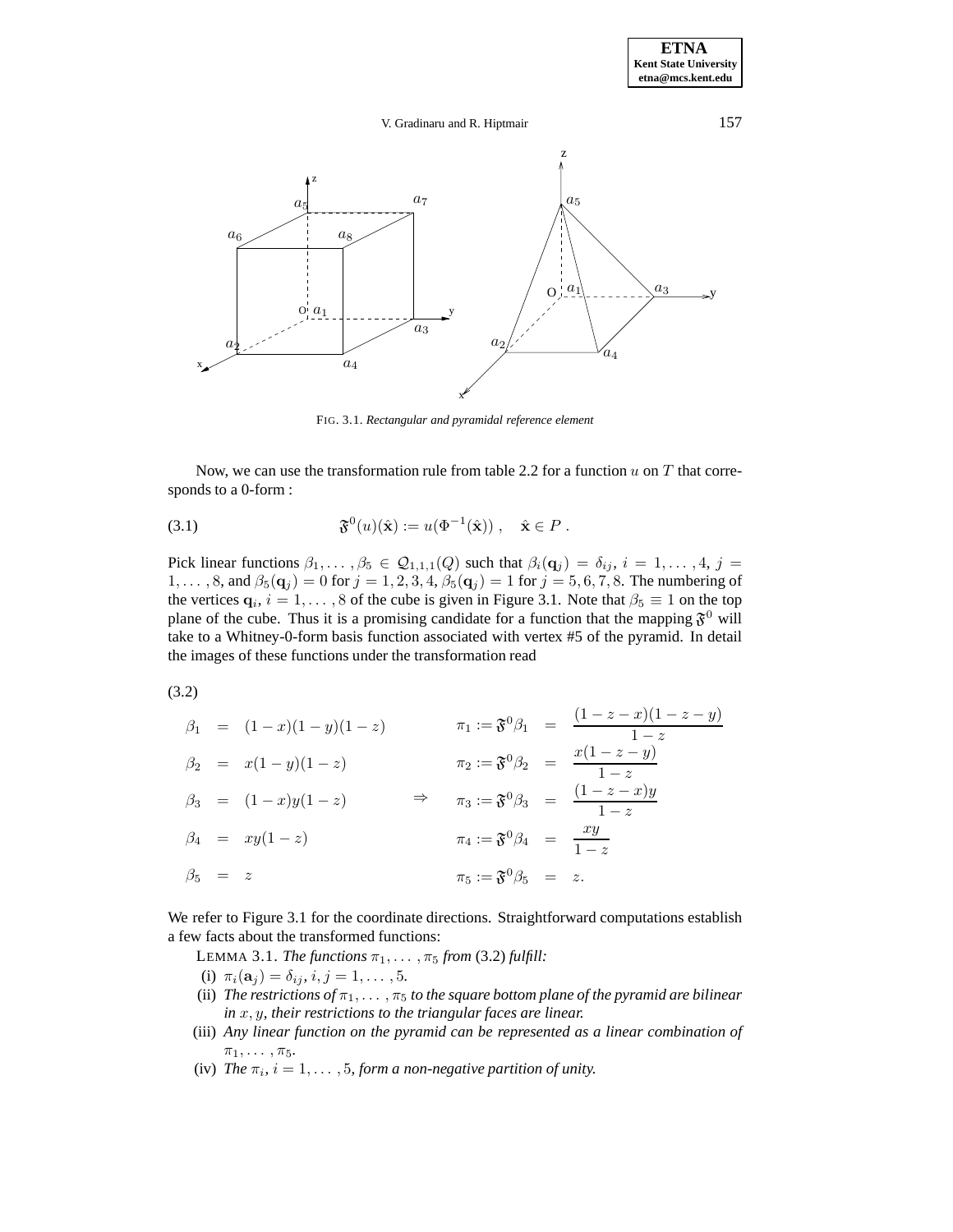We conclude that  $\{\pi_1,\ldots,\pi_5\}$  is a valid nodal basis for the local space of Whitney-0forms on the pyramid  $P$ . Here, "nodal" means that they form a set dual to the set of degrees of freedom. We stress that the second property ensures that the local space on pyramids fits those on tetrahedra and hexahedra; if the degrees of freedoms, that is, the function values at the vertices of a commmon face of two elements, coincide, then overall continuity of the finite element function across this face is guaranteed. This is the well-known compatibility condition for 0-form and  $H^1$ -conformity, respectively.

At first glance, the same procedure should succeed for the other forms, too, now using the appropriate transformations  $\mathfrak{F}^l$  for vector proxies of 1-forms given in table 2.2. For standard Whitney-1-forms on the cube  $Q$  the nodal basis function associated with edge #7 (that is  $[a_4, a_8]$  in figure 3.1) and its image under the mapping  $\mathfrak{F}^1$  read

$$
\beta_7(x, y, z) = \begin{pmatrix} 0 \\ 0 \\ xy \end{pmatrix} \implies (\mathfrak{F}^1 \beta_7)(x, y, z) = \begin{pmatrix} 0 \\ 0 \\ xy \\ (z - 1)^2 \end{pmatrix}.
$$

We know that the compatibility condition for 1-forms boils down to the continuity of the tangential components across interelement faces. For the triangular face spanned by the vertices  $\mathbf{a}_3, \mathbf{a}_4, \mathbf{a}_5$ , which has a normal vector  $\mathbf{n} = \frac{1}{2} \sqrt{2}(0, 1, 1)^T$ , we find

(3.3) 
$$
(\mathfrak{F}^1 \beta_7) \times \mathbf{n} = -\frac{1}{2} \sqrt{2} \frac{t_1}{1 - t_2} \cdot \mathbf{e}_1 ,
$$

where  $t_1$  and  $t_2$  are the local coordinates of the face chosen such that  $(x,y,z)^T = (t_1, 1 (t_2,t_2)^T$  and  $\mathbf{e}_1 = (1,0,0)^T$  is the  $t_1$ -coordinate direction. The tangential components of edge element vectorfields on a face of a tetrahedron are linear with respect to any local Cartesian coordinate system. Obviously, the expression from (3.3) is not linear. The bottom line is that the mapped 1-forms cannot be matched with conventional edge elements on tetrahedra. The same holds true for 2-forms. This demonstrates the failure of the mapping approach and calls for a different construction on a pyramid.

**4. Interpolation on simplices.** Sloppily speaking a differential form of order l can be regarded as a mapping assigning to each smooth oriented manifold of dimension l a real number, the value of its integral [16]. Vice versa, once all these integrals are known, the form is uniquely determined. This view permits us to tackle the construction of discrete differential forms as an interpolation problem: Given the values of the integrals over only a finite number of convex manifolds (the vertices, edges or faces of the mesh), find a simple way to express integrals over general mani–folds through these values. Of course, this task of interpolation has many solutions. To obtain practical finite elements, we strive to come up with a procedure as simple as possible.

In fact, all we need to specify is a way to evaluate the integrals over simplices. Write  $[\mathbf{x}_1,\ldots,\mathbf{x}_{l+1}]$  for the convex span of  $\mathbf{x}_1,\ldots,\mathbf{x}_{l+1} \in \mathbb{R}^3$ . Orientation is induced by the ordering of the vertices. If the integrals of a smooth *l*-form  $\omega$  over all such simplices are known, we get from the definition of a differential form [14]

(4.1) 
$$
\omega(\mathbf{x})(\mathbf{v}_1,\ldots,\mathbf{v}_l) = l! \lim_{t \to 0} \frac{1}{t^l} \int_{\substack{[\mathbf{x}_1,\ldots,\mathbf{x}_{l+1}]} } \omega,
$$

where  $\mathbf{x}_1 = \mathbf{x}, \ \mathbf{x}_{i+1} = \mathbf{x} + t\mathbf{v}_i$ , for  $i = 1, \ldots, l, \ \mathbf{v}_i \in \mathbb{R}^3$ . Recall that an *l*-form evaluated at a point yields an alternating *l*-linear form on  $\mathbb{R}^3$ .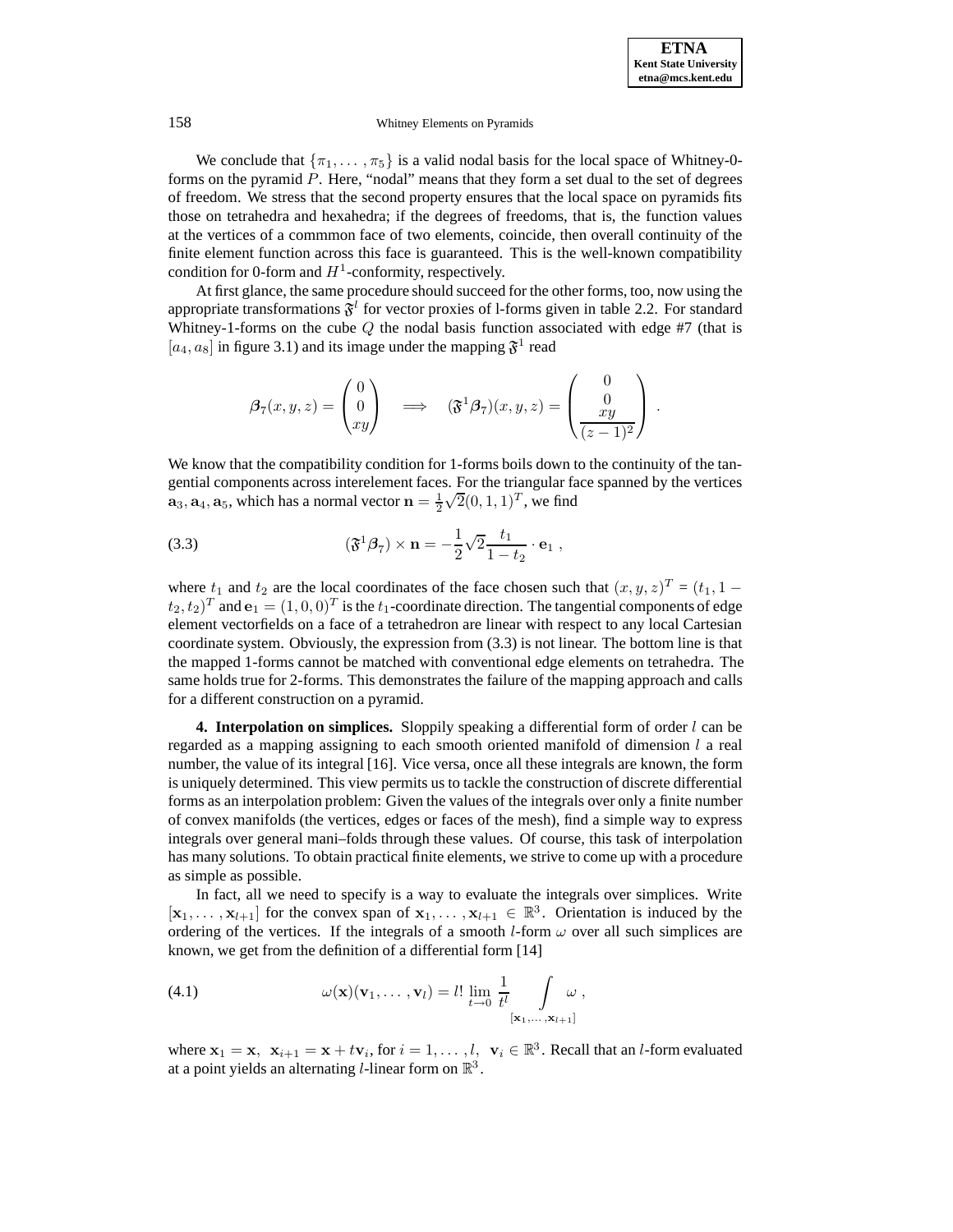# V. Gradinaru and R. Hiptmair 159

We first illustrate the idea of interpolation in the case of a tetrahedral mesh, where no complications are encountered. Let  $T$  be a non-degenerate tetrahedron with vertices  $\mathbf{a}_1, \mathbf{a}_2, \mathbf{a}_3, \mathbf{a}_4$ . We will use the term *l*-face,  $l = 0, 1, 2$ , to refer to a vertex  $(l = 0)$ , an edge  $(l = 1)$  or a face  $(l = 2)$ .

For 0-forms the degrees of freedom are just the values of the associated continuous function  $\phi$  at the vertices of T. The simplest way to extend these values is linear interpolation

(4.2) 
$$
\phi(\mathbf{x}) = \sum_{i=1}^{4} \phi(\mathbf{a}_i) \lambda_i(\mathbf{x}),
$$

where  $\lambda_i$  is the barycentric coordinate function of the tetrahedron associated with vertex  $\mathbf{a}_i$ . Note that, equivalently, we could have introduced the  $\lambda_i$  as the canonical basis functions for Whitney-0-forms. Now, our goal is to find the counterparts of linear interpolation for forms of higher order  $l, l = 1, 2, 3$ .

For discrete l-forms the degrees of freedoms are the integrals

$$
\int\limits_{[{\bf a}_{j_1},\ldots,{\bf a}_{j_{l+1}}]}\omega\ ,
$$

where  $1 \leq j_1 \leq \ldots \leq j_{l+1} \leq 4$ . We point out that the order of the vertices fixes an orientation of the face, which, in turn, affects the sign of the integral. We can read (4.2) as follows: An interior point of the simplex is represented as a weighted sum of its vertices. The weights, in this case values of the barycentric coordinates, tell us, how to interpolate the integrals of the 0-form. Thus, the essential idea is to represent any  $l$ -simplex inside  $T$  by a "weighted sum" of its *l*-faces.

In the case of 1-forms consider the arbitrary 1–simplex [**x**, **y**] , an oriented line, with  $\mathbf{x}, \mathbf{y} \in T, \mathbf{x} = \sum_i \lambda_i(\mathbf{x}) \mathbf{a}_i, \mathbf{y} = \sum_i \lambda_i(\mathbf{y}) \mathbf{a}_i$ . Then

$$
[\mathbf{x}, \mathbf{y}] = \{ t\mathbf{x} + (1-t)\mathbf{y} \; ; \; 0 \le t \le 1 \}
$$
\n
$$
= \left\{ \sum_{i} [t\lambda_i(\mathbf{x}) + (1-t)\lambda_i(\mathbf{y})] \mathbf{a}_i \; ; \; 0 \le t \le 1 \right\}
$$
\n
$$
= \left\{ \sum_{i} [t \sum_{j} \lambda_j(\mathbf{y})\lambda_i(\mathbf{x}) + (1-t) \sum_{j} \lambda_j(\mathbf{x})\lambda_i(\mathbf{y})] \mathbf{a}_i \; ; \; 0 \le t \le 1 \right\}
$$
\n
$$
= \left\{ \sum_{i} \sum_{j} \lambda_i(\mathbf{x})\lambda_j(\mathbf{y})[t\mathbf{a}_i + (1-t)\mathbf{a}_j] \; ; \; 0 \le t \le 1 \right\} .
$$

Hence, taking into account orientation, we will represent

$$
(4.3) \int_{[\mathbf{x},\mathbf{y}]} \omega := \sum_{i} \sum_{j} \lambda_i(\mathbf{x}) \lambda_j(\mathbf{y}) \int_{[\mathbf{a}_i,\mathbf{a}_j]} \omega = \sum_{i
$$

Plugging this formula into (4.1) and using that the exterior derivative of a 0-form is the gradient, we get

$$
\omega(\mathbf{x})(\mathbf{v}) = \lim_{t \to 0} \frac{1}{t} \sum_{i < j} [\lambda_i(\mathbf{x})(\lambda_j(\mathbf{x} + t\mathbf{v}) - \lambda_j(\mathbf{x})) - \lambda_j(\mathbf{x})(\lambda_i(\mathbf{x} + t\mathbf{v}) - \lambda_i(\mathbf{x}))] \int_{[\mathbf{a}_i, \mathbf{a}_j]} \omega
$$
\n
$$
(4.4) \qquad = \sum_{i < j} [\lambda_i(\mathbf{x}) d\lambda_j(\mathbf{x})(\mathbf{v}) - \lambda_j(\mathbf{x}) d\lambda_i(\mathbf{x})(\mathbf{v})] \int_{[\mathbf{a}_i, \mathbf{a}_j]} \omega.
$$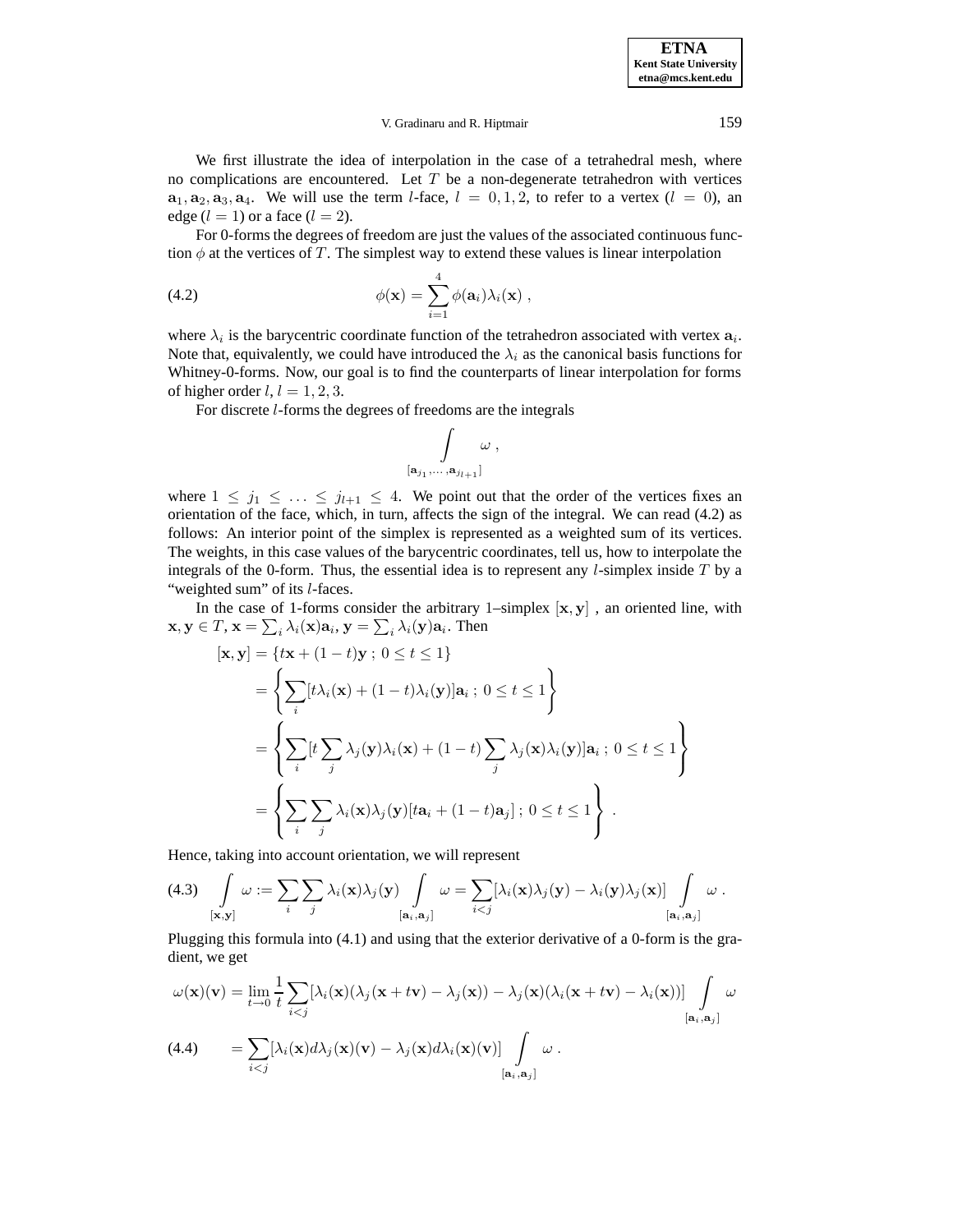.

# 160 Whitney Elements on Pyramids

Now, take into account that the vectorfield **u** belonging to  $\omega$  is defined by  $\omega(\mathbf{x})(\mathbf{v}) = \langle \mathbf{u}, \mathbf{v} \rangle$ ,  $\mathbf{v} \in \mathbb{R}^3$ , where  $\langle \cdot, \cdot \rangle$  stands for the Euclidean inner product (cf. Table 2.1). It is evident from (4.4) that for the vector proxy we get

$$
\mathbf{u}(\mathbf{x}) = \sum_{i < j} \left( \mathbf{grad} \, \lambda_i(\mathbf{x}) \cdot \lambda_j(\mathbf{x}) - \mathbf{grad} \, \lambda_j(\mathbf{x}) \cdot \lambda_i(\mathbf{x}) \right) \int\limits_{\left[\mathbf{a}_i, \mathbf{a}_j\right]} \omega \; .
$$

It is just the standard edge element basis functions [7]

(4.5) 
$$
\beta_{ij} := \text{grad } \lambda_i \cdot \lambda_j - \text{grad } \lambda_j \cdot \lambda_i
$$

that have emerged, weighted with the values of the degrees of freedom. From (4.3) we infer that for  $1 \leq i \neq j \leq 4, 1 \leq k \neq l \leq 4$ 

$$
\int_{\left[\mathbf{a}_i,\mathbf{a}_j\right]} \langle \boldsymbol{\beta}_{kl}, \mathbf{t} \rangle \, d\Gamma = \begin{cases} \pm 1 & \text{if } \{i,j\} = \{k,l\} \\ 0 & \text{else} \end{cases}
$$

as expected for basis functions.

Discrete 2-forms can be constructed in a similar fashion. In this case plane triangles  $[\mathbf{x}, \mathbf{y}, \mathbf{z}], \mathbf{x}, \mathbf{y}, \mathbf{z} \in T$ , in the interior of the tetrahedron have to be represented as "combinations" of faces. Using barycentric coordinates, we can write

$$
[\mathbf{x}, \mathbf{y}, \mathbf{z}] = \{t_1 \mathbf{x} + t_2 \mathbf{y} + t_3 \mathbf{z}; 0 \le t_i \le 1, t_1 + t_2 + t_3 = 1\}
$$
  
= 
$$
\begin{cases} \frac{4}{\sum_{i,j,k=1}^{n} \lambda_i(\mathbf{x}) \lambda_j(\mathbf{y}) \lambda_k(\mathbf{z}) (t_1 \mathbf{a}_i + t_2 \mathbf{a}_j + t_3 \mathbf{a}_k); 0 \le t_i \le 1, i = 1, 2, 3 \\ t_1 + t_2 + t_3 = 1 \end{cases}
$$

This suggests the formula

$$
(4.6) \quad \int\limits_{\left[\mathbf{x},\mathbf{y},\mathbf{z}\right]} \omega = \sum\limits_{i
$$

Using (4.1), after tedious computations we arrive at a representation for the vector proxy of  $\omega,$ 

$$
\mathbf{u}(\mathbf{x}) = \sum_{i < j < k} \beta_{ijk} \int\limits_{[\mathbf{a}_i, \mathbf{a}_j, \mathbf{a}_k]} \langle \mathbf{u}, \mathbf{n} \rangle d\Gamma \, ,
$$

with the basis functions for Whitney-2-forms [7]

 $i,j,k \in \{4.7\}$  if  $\beta_{ijk} := 2(\lambda_i \operatorname{grad} \lambda_j \times \operatorname{grad} \lambda_k + \lambda_j \operatorname{grad} \lambda_k \times \operatorname{grad} \lambda_i + \lambda_k \operatorname{grad} \lambda_i \times \operatorname{grad} \lambda_j).$ 

Again, the canonical basis functions for lowest order face elements have emerged from the construction.

**5. Interpolation for the pyramid.** What foils a straightforward application of the interpolation idea to a pyramid is both the apparent lack of natural barycentric coordinates and the fact that certain convex spans of vertices do not occur as edges or faces, respectively. The first difficulty is easily overcome by resorting to the functions  $\pi_1, \ldots, \pi_5$  from (3.2), which provide a basis for Whitney-0-forms on the pyramid; From lemma 3.1(iv) we get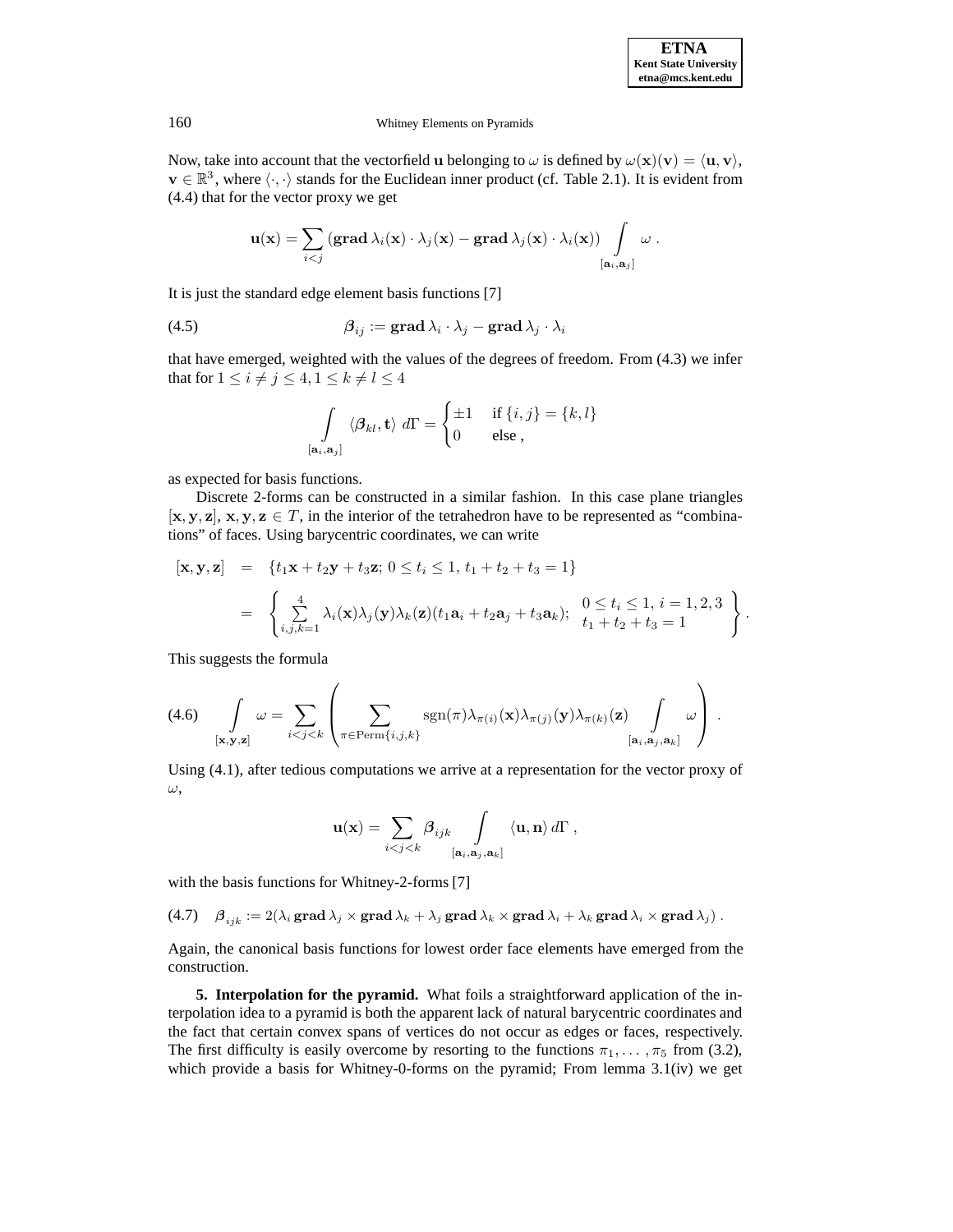### V. Gradinaru and R. Hiptmair 161

 $\mathbf{x} = \sum_i \pi_i(\mathbf{x}) \mathbf{a}_i$  for any  $\mathbf{x} \in P$ . Hence, the  $\pi_i$ ,  $i = 1, \dots, 5$  are a full replacement for the barycentric coordinates. Thus, we can simply state formulas (4.3) and (4.6) with  $\lambda_i$  replaced by  $\pi_i$  and summation ranging between 1 and 5.

Then we face the second problem, since the edges  $[a_2, a_3]$ ,  $[a_1, a_4]$  and the faces  $[a_2, a_3, a_5]$ ,  $[a_1, a_4, a_5]$ ,  $[a_1, a_2, a_4]$ ,  $[a_1, a_3, a_4]$  occur in the formula, but no degrees of freedom are specified on them. The idea is to *express each integral over an non-existent edge or face by a weighted sum of degrees of freedom* observing the following rule: *Expressions for integrals over edges contained in a face of* P *may only be based on degrees of freedoms associated with that face*. This rule is necessary to get compatibility across faces, because only degrees of freedom belonging to a face may contribute to the tangential/normal trace of the interpolant onto that face.



FIG. 5.1. *Numbering of the "edges"*  $e_1 = [\mathbf{a}_1, \mathbf{a}_2], e_2 = [\mathbf{a}_2, \mathbf{a}_4], e_3 = [\mathbf{a}_3, \mathbf{a}_4], e_4 = [\mathbf{a}_1, \mathbf{a}_3]$ ,  $e_5 = [\mathbf{a}_1, \mathbf{a}_5], e_6 = [\mathbf{a}_2, \mathbf{a}_5], e_7 = [\mathbf{a}_3, \mathbf{a}_5], e_8 = [\mathbf{a}_4, \mathbf{a}_5], e_9 = [\mathbf{a}_2, \mathbf{a}_3], e_{10} = [\mathbf{a}_1, \mathbf{a}_4]$ and "faces"  $f_1 = [\mathbf{a}_1, \mathbf{a}_2, \mathbf{a}_5]$ ,  $f_2 = [\mathbf{a}_1, \mathbf{a}_3, \mathbf{a}_5]$ ,  $f_3 = [\mathbf{a}_2, \mathbf{a}_4, \mathbf{a}_5]$ ,  $f_4 = [\mathbf{a}_3, \mathbf{a}_4, \mathbf{a}_5]$ ,  $f_5 = [\mathbf{a}_1, \mathbf{a}_3, \mathbf{a}_2]$ ,  $f_6 = [\mathbf{a}_1, \mathbf{a}_4, \mathbf{a}_2], f_7 = [\mathbf{a}_1, \mathbf{a}_4, \mathbf{a}_3], f_8 = [\mathbf{a}_2, \mathbf{a}_4, \mathbf{a}_3], f_9 = [\mathbf{a}_1, \mathbf{a}_5, \mathbf{a}_4], f_{10} = [\mathbf{a}_2, \mathbf{a}_3, \mathbf{a}_5]$ 

Recall that we confine ourselves to constructing Whitney-forms on the reference pyramid only; any pyramid  $P$  of the actual mesh can be mapped onto  $P$  by a smooth transformation  $\Phi$  :  $P \rightarrow P$ . Then the Whitney-forms on P arise from those on P by the pullback transformations specified in table 2.2.

Let us denote like in Figure 5.1 the edges and the faces and let the basis of the reference pyramid be  $f_b = [\mathbf{a}_1, \mathbf{a}_3, \mathbf{a}_4, \mathbf{a}_2]$ .

Keeping in mind the above rule, it is clear how to choose the weights for the non-existent edges of the pyramid. They are all contained in the bottom square. Hence,

$$
\int_{e_9} \omega = \nu_1 \int_{e_1} \omega + \nu_2 \int_{e_2} \omega + \nu_3 \int_{e_3} \omega + \nu_4 \int_{e_4} \omega
$$
  

$$
\int_{e_{10}} \omega = \mu_1 \int_{e_1} \omega + \mu_2 \int_{e_2} \omega + \mu_3 \int_{e_3} \omega + \mu_4 \int_{e_4} \omega.
$$

In addition, the discrete 1-form when restricted to the bottom square must agree with the trace onto a face of a discrete 1-form on a cube. In other words, we can just take the cue from discrete 1-forms on a square to fix the weights  $\nu_i$  and  $\mu_i$  uniquely. Expressions for Whitney-1-forms on a square are well known and evaluation of their integrals along the diagonal yields  $\mu_i = \frac{1}{2}, i = 1, 2, 3, 4, \nu_i = \frac{1}{2}, i = 2, 4, \nu_i = -\frac{1}{2}, i = 1, 3$ . Then we crank up the machine of section 4. Using a definition of  $\vartheta_{ij} = \text{grad } \pi_i \cdot \pi_j - \text{grad } \pi_j \cdot \pi_i$  similar to that of (4.5), we end up with the following expressions for the canonical basis functions  $\gamma_i$ ,  $i = 1, \ldots, 8$ , for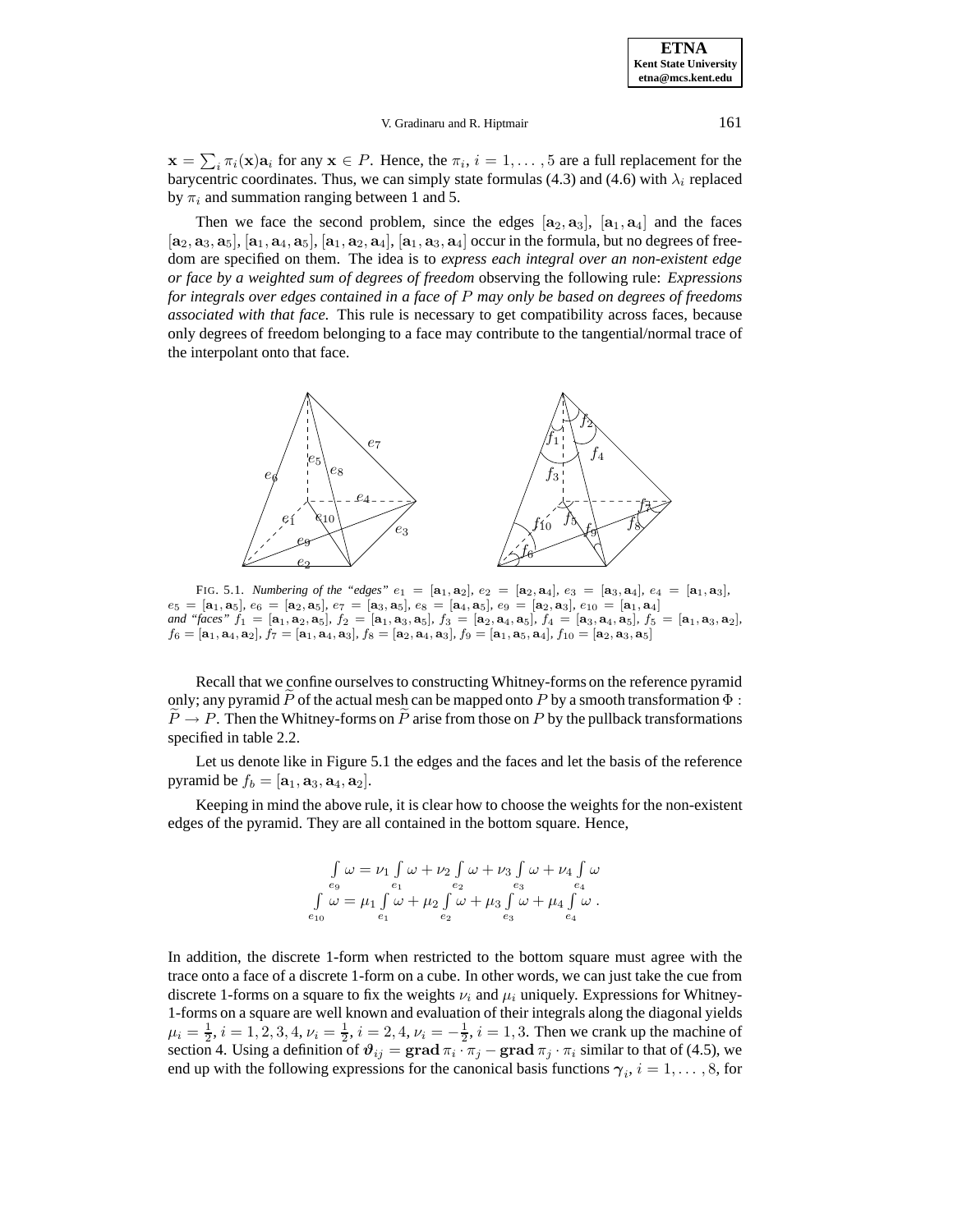Whitney-1-forms on pyramids:

$$
\begin{array}{rcl}\n\gamma_1 &=& \vartheta_{12} + \frac{1}{2}\vartheta_{14} - \frac{1}{2}\vartheta_{23}, & \gamma_5 &=& \vartheta_{15}; \\
\gamma_2 &=& \frac{1}{2}\vartheta_{23} + \vartheta_{24} + \frac{1}{2}\vartheta_{14}, & \gamma_6 &=& \vartheta_{25}; \\
\gamma_3 &=& \frac{1}{2}\vartheta_{14} + \vartheta_{34} - \frac{1}{2}\vartheta_{23}, & \gamma_7 &=& \vartheta_{35}; \\
\gamma_4 &=& \frac{1}{2}\vartheta_{14} + \vartheta_{13} + \frac{1}{2}\vartheta_{23}, & \gamma_8 &=& \vartheta_{45}.\n\end{array}
$$

Computing the gradients we get the related vectorfields  $((x, y, z)^T \in P)$ :

$$
\gamma_1 = \begin{pmatrix} 1 - z - y \\ 0 \\ x - \frac{xy}{1 - z} \end{pmatrix}, \quad \gamma_2 = \begin{pmatrix} 0 \\ x \\ \frac{xy}{1 - z} \end{pmatrix}, \quad \gamma_3 = \begin{pmatrix} y \\ 0 \\ \frac{xy}{1 - z} \end{pmatrix}, \quad \gamma_4 = \begin{pmatrix} 0 \\ 1 - z - x \\ y - \frac{xy}{1 - z} \end{pmatrix},
$$

$$
\gamma_5 = \left(\begin{array}{c} z - \frac{yz}{1-z} \\ z - \frac{xz}{1-z} \\ 1 - x - y + \frac{xy}{1-z} - \frac{xyz}{(1-z)^2} \end{array}\right), \qquad \gamma_6 = \left(\begin{array}{c} -z + \frac{yz}{1-z} \\ \frac{xz}{1-z} \\ x + \frac{xy}{1-z} - \frac{xyz}{(1-z)^2} \end{array}\right),
$$

$$
\gamma_7 = \left(\begin{array}{c}yz \\ 1-z \\ -z + \frac{xz}{1-z} \\ y + \frac{xy}{1-z} - \frac{xyz}{(1-z)^2} \end{array}\right), \qquad \gamma_8 = \left(\begin{array}{c} -\frac{yz}{1-z} \\ -\frac{xz}{1-z} \\ \frac{xy}{1-z} - \frac{xyz}{(1-z)^2} \end{array}\right).
$$

The problem for 2-forms is more delicate. It boils down to determining the ten weights  $\eta_i$ ,  $\kappa_i, i = 1, \ldots, 5, \text{in}$ 

(5.1) 
$$
\int_{f_9} \omega = \eta_b \int_{f_b} \omega + \eta_1 \int_{f_1} \omega + \eta_2 \int_{f_2} \omega + \eta_3 \int_{f_3} \omega + \eta_4 \int_{f_4} \omega   
\n\int_{f_{10}} \omega = \kappa_b \int_{f_b} \omega + \kappa_1 \int_{f_1} \omega + \kappa_2 \int_{f_2} \omega + \kappa_3 \int_{f_3} \omega + \kappa_4 \int_{f_4} \omega   
\n\int_{f_1} \omega + \kappa_4 \int_{f_1} \omega + \kappa_5 \int_{f_2} \omega + \kappa_6 \int_{f_1} \omega + \kappa_7 \int_{f_2} \omega   
\n\int_{f_1} \omega + \kappa_8 \int_{f_1} \omega + \kappa_9 \int_{f_2} \omega   
\n\int_{f_1} \omega   
\n\int_{f_2} \omega   
\n\int_{f_1} \omega + \kappa_9 \int_{f_2} \omega   
\n\int_{f_1} \omega   
\n\int_{f_2} \omega   
\n\int_{f_2} \omega   
\n\int_{f_1} \omega   
\n\int_{f_2} \omega   
\n\int_{f_2} \omega   
\n\int_{f_3} \omega   
\n\int_{f_4} \omega   
\n\int_{f_5} \omega   
\n\int_{f_6} \omega   
\n\int_{f_7} \omega   
\n\int_{f_8} \omega   
\n\int_{f_9} \omega   
\n\int_{f_9} \omega   
\n\int_{f_1} \omega   
\n\int_{f_2} \omega   
\n\int_{f_1} \omega   
\n\int_{f_2} \omega   
\n\int_{f_1} \omega   
\n\int_{f_2} \omega   
\n\int_{f_1} \omega   
\n\int_{f_2} \omega   
\n\int_{f_3} \omega   
\n\int_{f_4} \omega   
\n\int_{f_5} \omega   
\n\int_{f_6} \omega   
\n\int_{f_7} \omega   
\n\int_{f_8} \omega   
\n\int_{f_9} \omega   
\n\int_{f_9} \omega   
\n\int_{f_1} \omega   
\n\int_{f_2} \omega   
\n\
$$

Three different considerations guide to search for the weights:

Firstly, we point out that we need not worry about the weights of the four triangles contained in the bottom square. Parallel to the above reasoning they can be fixed by examining discrete 2-forms on the square, which are just constants. This implies

$$
\int_{f_5} \omega = \int_{f_6} \omega = \int_{f_7} \omega = \int_{f_8} = \frac{1}{2} \int_{f_b} \omega.
$$

Secondly, as we emphasized in section 2, on behalf of basic approximation properties, the constant forms have to be contained in the space of discrete 2-forms on the reference element. Accordingly, the weights  $\eta_i$  and  $\kappa_i$  (cf. (5.1)) for the interior faces have to be chosen such that (5.1) is satisfied for  $\omega \equiv \text{const.}$  Switching to vector proxies, we have to ensure that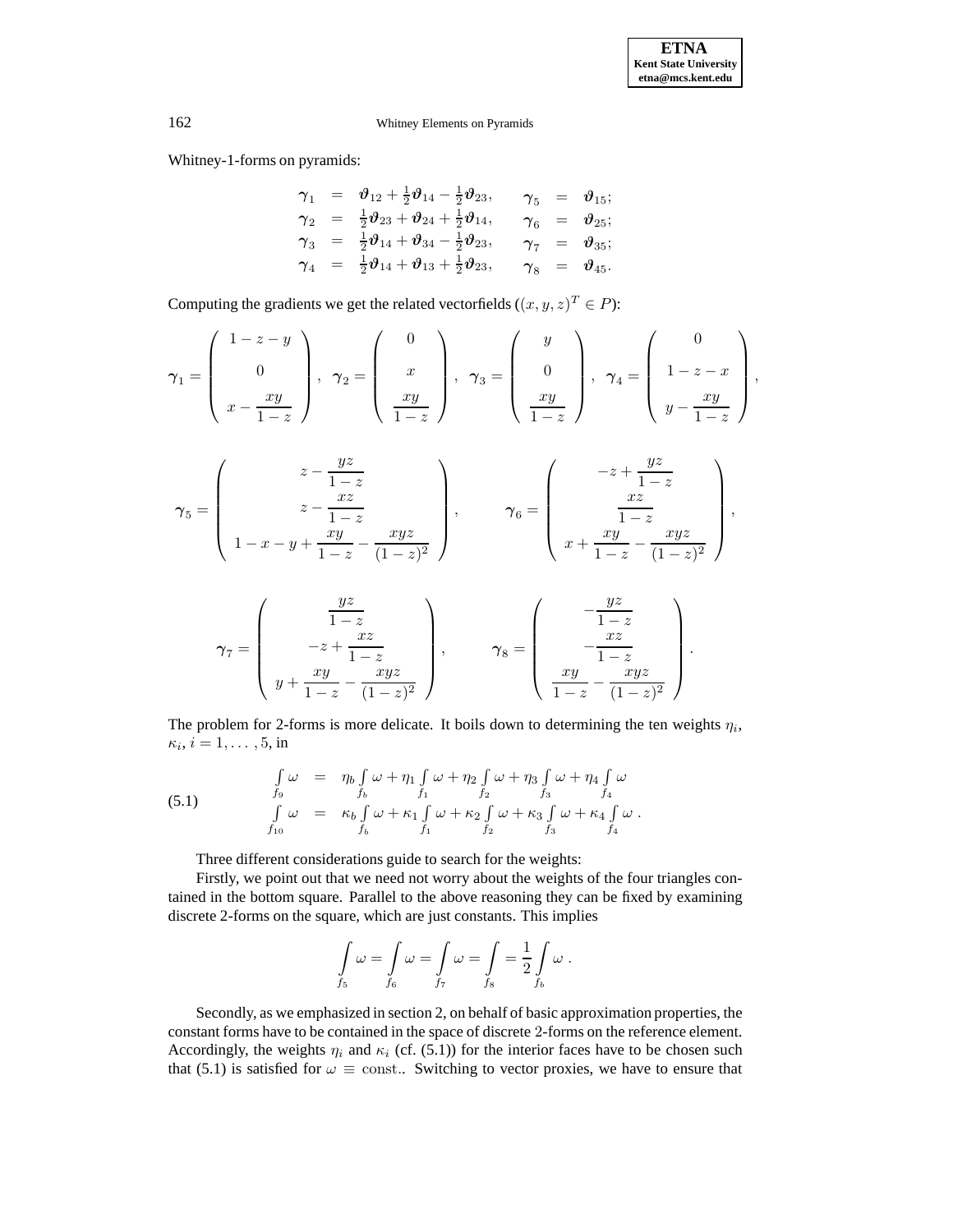## V. Gradinaru and R. Hiptmair 163

the equations hold for the three constant vector fields  $(1, 0, 0)^T$ ,  $(0, 1, 0)^T$ , and  $(0, 0, 1)^T$ . Straightforward calculation of the integrals yields respectively

(5.2) 
$$
0 \cdot \eta_b + 0 \cdot \eta_1 - 1 \cdot \eta_2 + 1 \cdot \eta_3 + 0 \cdot \eta_4 = -1;
$$

$$
0 \cdot \eta_b - 1 \cdot \eta_1 + 0 \cdot \eta_2 + 0 \cdot \eta_3 + 1 \cdot \eta_4 = 1;
$$

$$
-1 \cdot \eta_b + 0 \cdot \eta_1 + 0 \cdot \eta_2 + 1 \cdot \eta_3 + 1 \cdot \eta_4 = 0.
$$

The same linear system of equations can be obtained for the weights  $\kappa_i$ . Still, (5.2) is an underdetermined linear system. Thus, we have to employ a third consideration to get additional conditions. They are provided by the "exact sequence property" of section 2 in conjunction with Stokes' theorem:

The space of discrete 3-forms on the pyramid will be of dimension 1. In other words, discrete 3-forms have to be constant. Consequently, all discrete 2-forms must have constant exterior derivatives. Writing T for the tetrahedron  $[\mathbf{a}_1, \mathbf{a}_2, \mathbf{a}_4, \mathbf{a}_5]$  contained in the pyramid, we get

$$
\int_{T} d\omega_{h} = \frac{\text{vol}(T)}{\text{vol}(P)} \int_{P} d\omega_{h} = \frac{1}{2} \int_{P} d\omega_{h}
$$

for any discrete 2-form  $\omega_h$ . By Stokes' theorem applied to both P and T

$$
\frac{1}{2} \left( \int_{f_b} \omega_h + \int_{f_1} \omega_h + \int_{f_2} \omega_h + \int_{f_3} \omega_h \right) = \frac{1}{2} \int_{P} d\omega_h =
$$
\n
$$
= \int_{f_1} \omega_h + \int_{f_3} \omega_h + \int_{f_6} \omega_h + \int_{f_9} \omega_h,
$$

and the last integral can be replaced by its representation from (5.1). When we plug in "test forms" into the resulting equations, we get more linear equations for the weights. Appropriate test forms are provided by the, hitherto unknown, basis forms  $\zeta_i$ , satisfying  $\int_{f_i} \zeta_j = \delta_{ij}$ ,  $i, j = b, 1, 2, 3, 4$ . This gives the five linear conditions

$$
\begin{array}{ccccccccc}\n1 \cdot \eta_b & + & 0 \cdot \eta_1 & + & 0 \cdot \eta_2 & + & 0 \cdot \eta_3 & + & 0 \cdot \eta_4 & = & 0 & \text{[for } \zeta_b]; \\
0 \cdot \eta_b & + & 1 \cdot \eta_1 & + & 0 \cdot \eta_2 & + & 0 \cdot \eta_3 & + & 0 \cdot \eta_4 & = & -\frac{1}{2} & \text{[for } \zeta_1]; \\
(5.3) & 0 \cdot \eta_b & + & 0 \cdot \eta_1 & + & 1 \cdot \eta_2 & + & 0 \cdot \eta_3 & + & 0 \cdot \eta_4 & = & \frac{1}{2} & \text{[for } \zeta_2]; \\
0 \cdot \eta_b & + & 0 \cdot \eta_1 & + & 0 \cdot \eta_2 & + & 1 \cdot \eta_3 & + & 0 \cdot \eta_4 & = & -\frac{1}{2} & \text{[for } \zeta_3]; \\
0 \cdot \eta_b & + & 0 \cdot \eta_1 & + & 0 \cdot \eta_2 & + & 0 \cdot \eta_3 & + & 1 \cdot \eta_4 & = & \frac{1}{2} & \text{[for } \zeta_4].\n\end{array}
$$

These equations fix the weights  $\eta_i$ ,  $i = b, 1, 2, 3, 4$  and they are compatible with (5.2). The total system is overdetermined, but has the solution  $\eta_1 = \eta_3 = -\frac{1}{2}$ ,  $\eta_2 = \eta_4 = \frac{1}{2}$ ,  $\eta_b = 0$ . A similar reasoning gives us the other weights  $\kappa_i$ , such that we obtain the following expressions for the canonical basis functions  $\zeta_i$ ,  $i = 1, 2, 3, 4, b$  for Whitney–2–forms on pyramids:

$$
\zeta_1 = \tau_1 - \frac{1}{2}\tau_{10} + \frac{1}{2}\tau_9, \qquad \zeta_2 = \tau_2 - \frac{1}{2}\tau_{10} - \frac{1}{2}\tau_9,
$$
  

$$
\zeta_3 = \tau_3 + \frac{1}{2}\tau_9 + \frac{1}{2}\tau_{10}, \qquad \zeta_4 = \tau_4 + \frac{1}{2}\tau_{10} - \frac{1}{2}\tau_9,
$$
  

$$
\zeta_b = -\frac{1}{2}\tau_5 - \frac{1}{2}\tau_6 - \frac{1}{2}\tau_7 - \frac{1}{2}\tau_8,
$$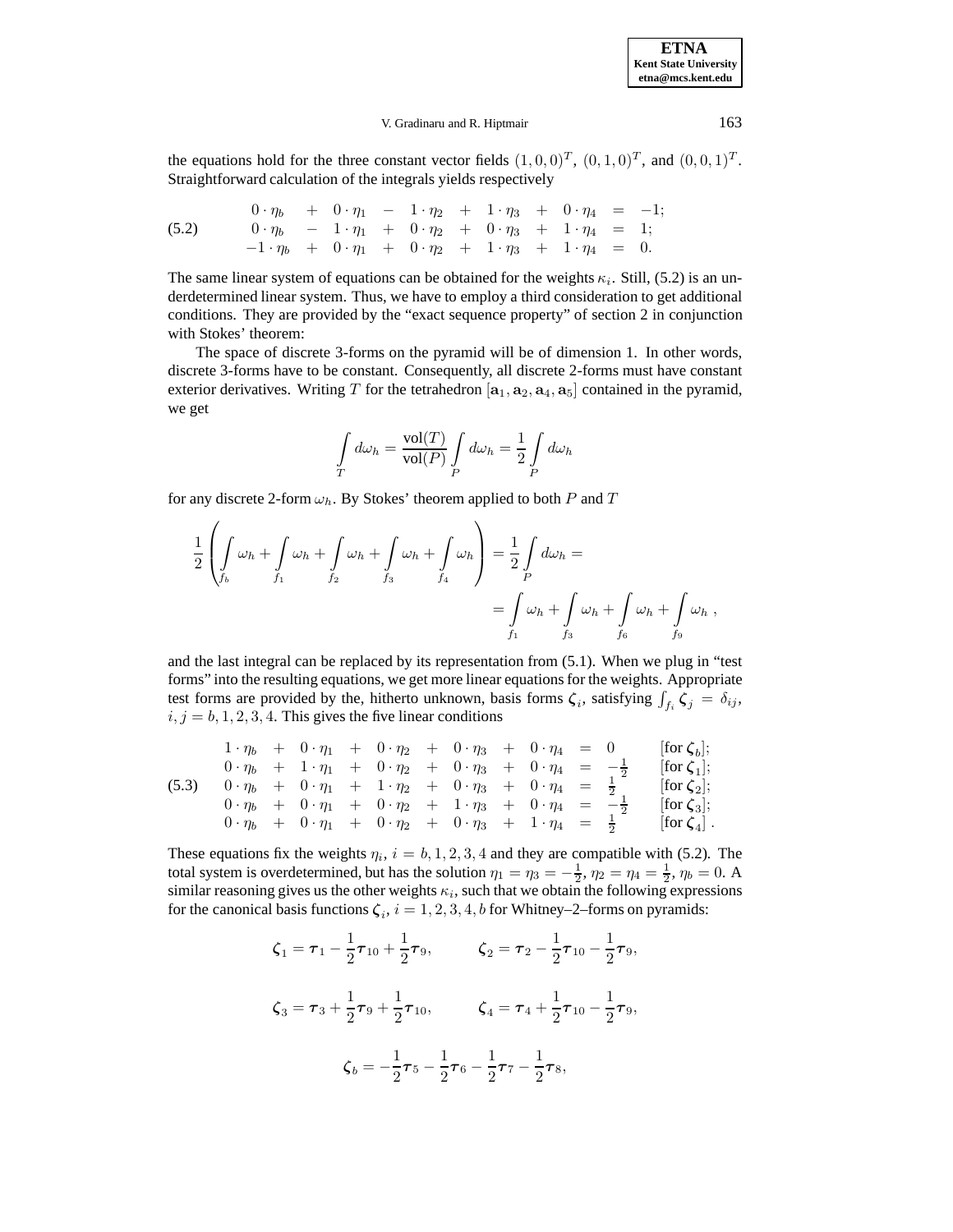where  $\tau_l$  corresponds to  $f_l$ ,  $l = 1, \ldots, 10$  and they are given, for the face  $f_l = [a_i, a_j, a_k]$ , by formula (4.7) deduced in the previous section, but this time with  $\pi$  playing the role of  $\lambda$ :

 $\tau_l = 2(\pi_i \operatorname{grad} \pi_j \times \operatorname{grad} \pi_k + \pi_j \operatorname{grad} \pi_k \times \operatorname{grad} \pi_i + \pi_k \operatorname{grad} \pi_i \times \operatorname{grad} \pi_j)$ 

After computations we get the related vectorfields  $((x, y, z)^T \in P)$ :

$$
\zeta_1 = \begin{pmatrix} -\frac{xz}{1-z} \\ y-2+\frac{y}{1-z} \\ z \end{pmatrix}, \qquad \zeta_2 = \begin{pmatrix} x-2+\frac{x}{1-z} \\ -\frac{yz}{1-z} \\ z \end{pmatrix},
$$

$$
\zeta_3 = \begin{pmatrix} x+\frac{x}{1-z} \\ -\frac{yz}{1-z} \\ z \end{pmatrix}, \ \zeta_4 = \begin{pmatrix} -\frac{xz}{1-z} \\ y+\frac{y}{1-z} \\ z \end{pmatrix}, \ \zeta_5 = \begin{pmatrix} x \\ y \\ z-1 \end{pmatrix}.
$$

As mentioned above, the discrete 3-forms on  $P$  are just constants. So we have finally found a complete sequence of spaces of Whitney-forms on P:

$$
W^{0} = \text{span} \{\pi_{1}, \dots, \pi_{5}\};
$$
  
\n
$$
W^{1} = \text{span} \{\gamma_{1}, \dots, \gamma_{8}\};
$$
  
\n
$$
W^{2} = \text{span} \{\zeta_{1}, \dots, \zeta_{5}\};
$$
  
\n
$$
W^{3} = \text{span} \{1\}.
$$

**6. Properties.** In the course of the construction in the previous section we took great pains to ensure that interpolation remained local on faces of the pyramid. In addition the weights were chosen to match the two-dimensional Whitney-forms on the faces. Evidently, these two conditions make the patching condition hold for the new Whitney-forms, when used on a mesh containing pyramids, tetrahedra, and bricks.

One aspect of the exact sequence property is readily confirmed: By straightforward computations we get

(6.1) grad 
$$
\pi_1 = -\gamma_1 - \gamma_4 - \gamma_5
$$
;  
\ngrad  $\pi_2 = \gamma_1 - \gamma_2 - \gamma_6$ ;  
\ngrad  $\pi_3 = \gamma_4 - \gamma_3 - \gamma_7$ ;  
\ngrad  $\pi_4 = \gamma_2 + \gamma_3 - \gamma_8$ ;  
\ngrad  $\pi_5 = \gamma_5 + \gamma_6 + \gamma_7 + \gamma_8$ ;

and

(6.2)  
\n
$$
\begin{array}{rcl}\n\text{curl } \gamma_1 &=& -\zeta_5 + \zeta_1; \\
\text{curl } \gamma_2 &=& -\zeta_5 + \zeta_3; \\
\text{curl } \gamma_3 &=& \zeta_5 - \zeta_4; \\
\text{curl } \gamma_4 &=& \zeta_5 - \zeta_2; \\
\text{curl } \gamma_5 &=& -\zeta_1 + \zeta_2; \\
\text{curl } \gamma_6 &=& -\zeta_3 + \zeta_1; \\
\text{curl } \gamma_7 &=& \zeta_4 - \zeta_2; \\
\text{curl } \gamma_8 &=& \zeta_3 - \zeta_4 \ .\n\end{array}
$$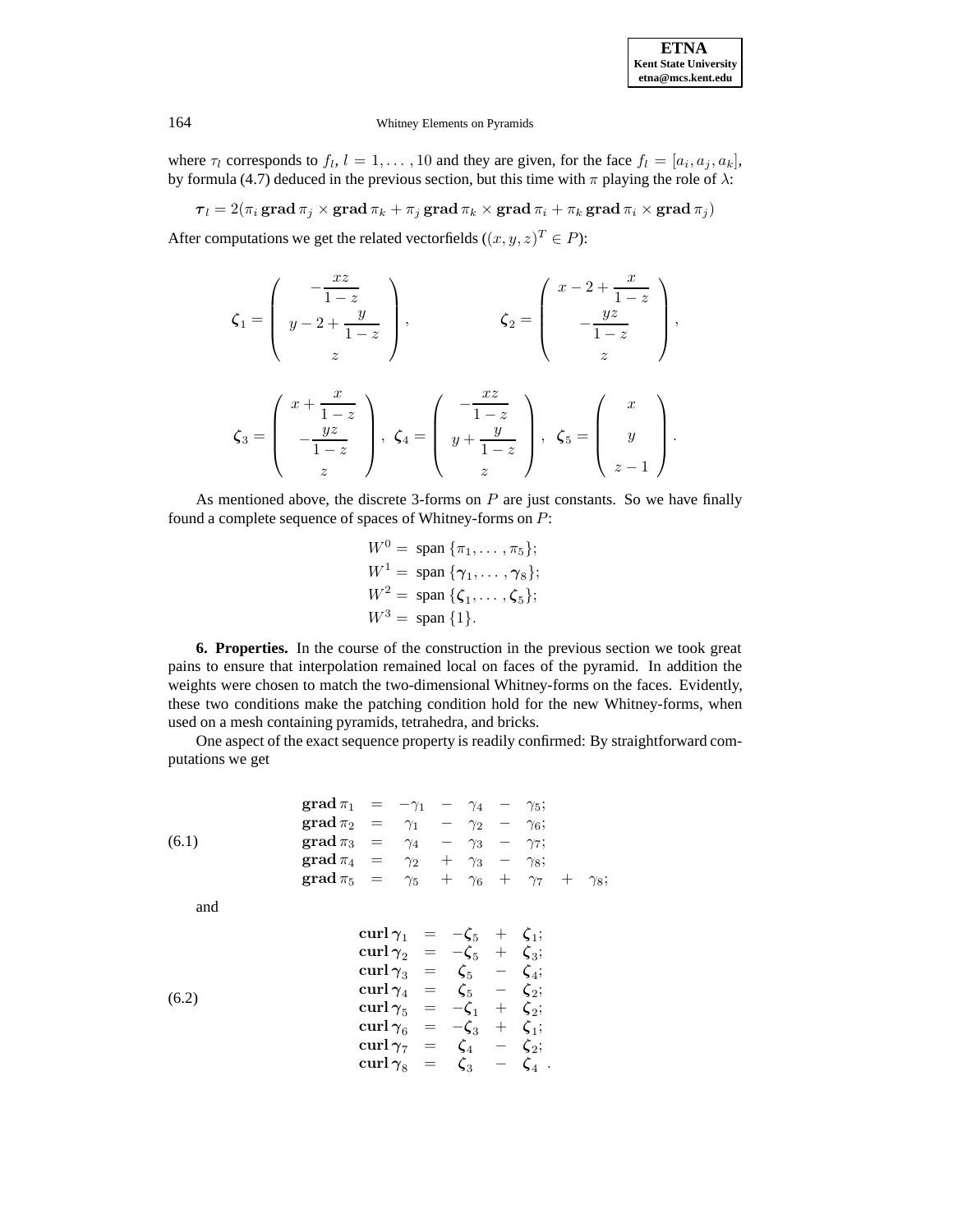V. Gradinaru and R. Hiptmair 165

We remark that the weights in the above sums are clear from Stokes' theorem; they have to agree with the entries of the vertex-edge and edge-face incidence matrices for a single pyramid (cf. [9]).

To prove the second assertion of the exact sequence property, we have to rely on an auxiliary result, the so-called "commuting diagram property". We denote by  $\mathcal{DF}^{l}$  the space of continuous *l*-forms and write  $\mathcal{I}^l$  the (local) interpolation operator from  $\mathcal{D}\mathcal{F}^l$  onto  $W^l$ . It maps an *l*-form  $\omega$  onto that discrete *l*-form that has the same integrals over *l*-faces of P as  $\omega$ .

THEOREM 6.1 (Commuting Diagram Property). *The diagram*

$$
\mathcal{DF}^0 \xrightarrow{d} \mathcal{DF}^1 \xrightarrow{d} \mathcal{DF}^2 \xrightarrow{d} \mathcal{DF}^3
$$
  

$$
T^0 \downarrow \qquad T^1 \downarrow \qquad T^2 \downarrow \qquad T^3 \downarrow
$$
  

$$
W^0 \xrightarrow{d} W^1 \xrightarrow{d} W^2 \xrightarrow{d} W^3
$$

*commutes.*

*Proof.* We have to show that  $d(\mathcal{I}^l \varphi) = \mathcal{I}^{l+1} d\varphi$ , which is equivalent to  $\mathcal{I}^{l+1} d(\varphi - \mathcal{I}^l \varphi) =$ 0, that is  $\xi(d(\varphi - \mathcal{I}^l\varphi)) = 0$ , for all degrees of freedom  $\xi$ . Hence, it is sufficient to prove that, if  $\tau$  is an *l*–form, which makes all the degrees of freedom vanish, then  $\xi(d\tau)=0$ , for all degrees of freedom. But this is obvious by Stokes' theorem. For instance, for 1–forms:

$$
\int_{f} d\tau = \sum_{e \in f} \int_{e} \tau = 0,
$$

where e are edges belonging to the face  $f$ .  $\Box$ 

We remark that the commuting diagram property is a key device in the theory of mixed finite elements [12]. Also note that from theorem 6.1 we learn that all constants are contained in  $W^1$ , since all linear functions belong to  $W^0$ .

THEOREM 6.2 (Existence of discrete potentials). *One has*

$$
W^1 \cap \ker(d) = d W^0, \quad W^2 \cap \ker(d) = d W^1.
$$

*Proof.* Take  $\omega$  in  $W^1$  such that  $d\omega = 0$ , so there is a continuous 0–form  $\varphi$  such that  $\omega = d\varphi$ . Pick  $a := \mathcal{I}\varphi \in W^0$  and use the commuting diagram property in order to obtain  $da = \mathcal{I}d\varphi = \mathcal{I}\omega = \omega$ . The second assertion can be established in the same way. Until now, we referred only to the local properties, but we can follow the approach of the proof [21, Thm. 18] to conclude the global existence of the discrete potentials for contractible domains.  $\Box$ 

When discrete differential forms are used in a finite element framework,  $L^2$ -inner products of basis functions and their exterior derivatives have to be evaluated in order to get the entries of stiffness and mass matrices and load vectors. For second order variational problems, which typically occur in electromagnetism, those are obtained through integrals of the form  $\int_{\tilde{P}} \langle \alpha(\mathbf{x})b_i, b_j \rangle dx$  and  $\int_{\tilde{P}} \langle \alpha(\mathbf{x})db_i, db_j \rangle dx$  for every element P of the finite element mesh. Here  $b_i$  stands for some nodal basis function of the global space of discrete *l*-forms,  $l = 0, 1, 2, 3$ . The coefficient function  $\alpha(\mathbf{x})$  is to be bounded. First, note that by theorem 6.1  $db<sub>i</sub>$  agrees with a linear combination of basis functions in the space of discrete  $l + 1$ -forms. Secondly, the pullbacks of table 2.2 take the integrals to the reference pyramid and preserve basis functions. Eventually, all we need to evaluate are integrals of the forms

$$
\int_{P} \alpha(\mathbf{x}) \pi_j \pi_k d\mathbf{x} , \quad \int_{P} \langle A(\mathbf{x}) \gamma_j, \gamma_k \rangle d\mathbf{x} , \quad \int_{P} \langle A(\mathbf{x}) \zeta_j, \zeta_k \rangle d\mathbf{x} .
$$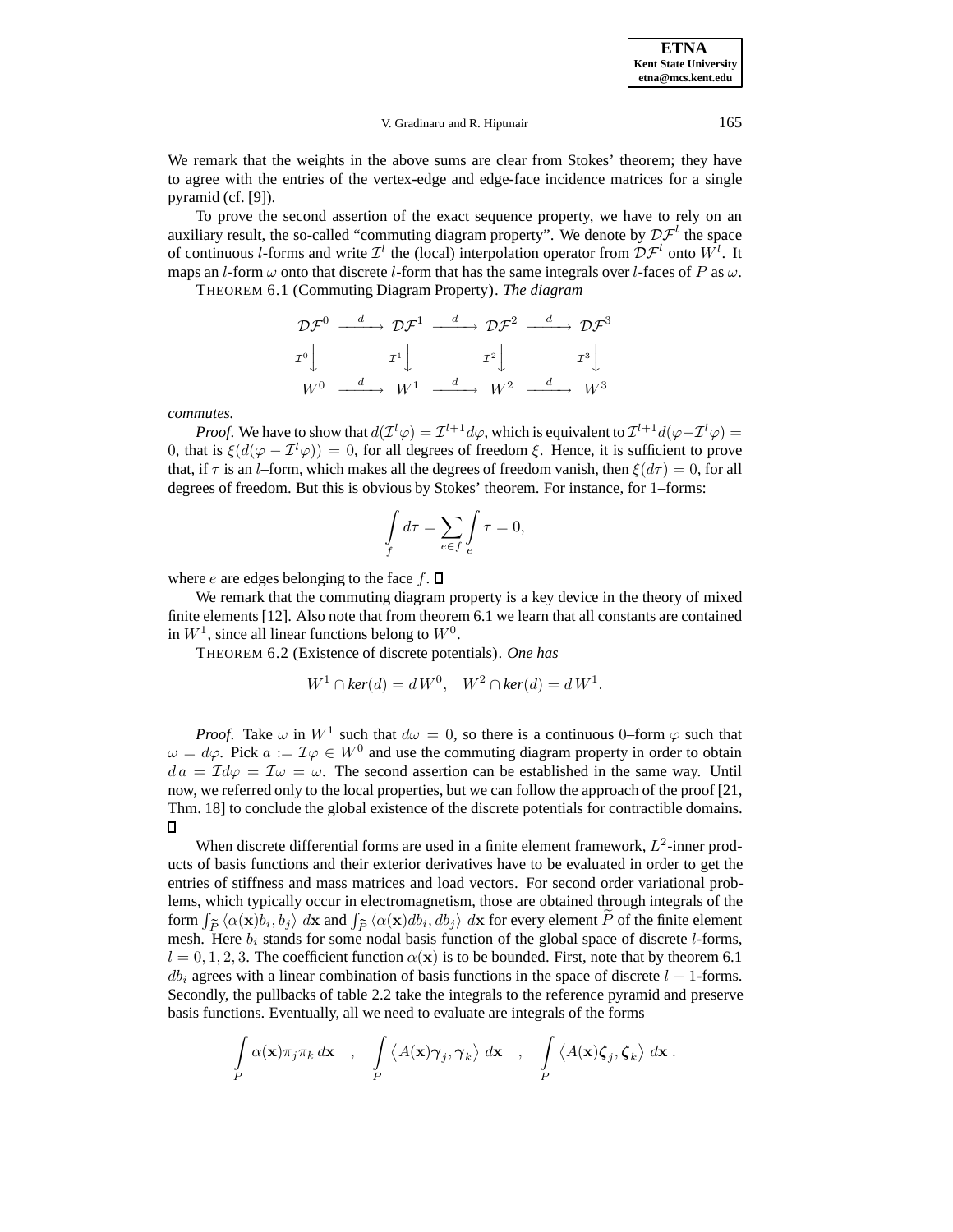where  $\alpha : P \to \mathbb{R}, A : P \to \mathbb{R}^{3,3}$  are bounded functions. However, as some of the basis functions on P are rational polynomial with a pole for  $z = 1$ , the evaluation of the integrals might run into difficulties. At second glance, this is not true, as a straightforward computation confirms that  $\pi_j \in L^2(P)$ ,  $\gamma_j \in L^2(P)$ , and  $\zeta_j \in L^2(P)$ . It turns out that the critical monomials in  $z$  just cancel. This is illustrated by the following example:

$$
(6.3) \quad \int_{P} \pi_{5} \left\langle \gamma_{1}^{(3)}, \gamma_{2}^{(3)} \right\rangle dx =
$$
\n
$$
= \int_{0}^{1} \frac{z}{1-z} \int_{0}^{1-z} y \int_{0}^{1-z} x^{2} dx dy dz - \int_{0}^{1} \frac{z}{(1-z)^{2}} \int_{0}^{1-z} y^{2} \int_{0}^{1-z} x^{2} dx dy dz
$$
\n
$$
= \frac{1}{6} \int_{0}^{1} z(1-z)^{4} dz - \frac{1}{9} \int_{0}^{1} z(1-z)^{4} dz = \frac{1}{1620} = 0.00062
$$

We point out that integrals of the form (6.3) occur whenever the coefficient functions  $\alpha(\mathbf{x})$ ,  $A(x)$  are replaced by their (component-wise) interpolant in the space of Whitney 0-forms. Hence, the values of elementary integrals like (6.3) may be computed in advance and stored in a table.

We start discussing the approximation properties of Whitney forms on pyramids by noting that the local spaces on the reference pyramid contain all constants. In the case of 0-forms even all affine - linear functions belong to  $W^0(P)$ . As a consequence, since  $W^l(P) \subset L^2(P), l = 0, 1, 2$ , we conclude from the Bramble-Hilbert-lemma (see, e.g., [15]) and continuity properties of the interpolation operators [2, 17] that there exist constants  $c_0, c_1, c_2 > 0$  such that

$$
||u - I^0u||_{L^2(P)} \le c_0 |u|_{H^2(P)}, \quad \forall u \in H^2(P);
$$
  
(6.4) 
$$
||u - I^1u||_{L^2(P)} \le c_1 \left( |u|_{H^1(P)} + ||curl u||_{H^1(P)} \right), \forall u \in H^1(\text{curl}; P);
$$
  

$$
||u - I^2u||_{L^2(P)} \le c_2 |u|_{H^1(P)}, \quad \forall u \in H^1(P).
$$

The next step involves classical affine equivalence techniques [15]. They are based on the assumption of *shape-regularity* of the mesh. This condition carries the customary geometric meaning that the ratio of the radii of the largest inscribed ball and smallest circumscribed ball is bounded by the same constant for all elements of the mesh. In particular, for any pyramid P we can find a diffeomorphism  $\Phi : \tilde{P} \to P$  such that with  $h := \text{diam } \tilde{P}$ ,  $|\det \Phi| \leq k_1 h^{-3}$ ,  $\|D\Phi\|_{L^{\infty}(\tilde{P})} \leq k_2 h^{-1},$   $\|D\Phi^{-1}\|_{L^{\infty}(P)} \leq k_3 h$  uniformly with respect to all pyramids of the mesh.

Then we use the appropriate pullback of  $u/u$  on both sides of the estimates (6.4). Lengthy computations, whose details are given in [26, 28], yield

$$
\|u - \tilde{I}^0 u\|_{L^2(\tilde{P})} \le C_0 h^2 |u|_{H^2(\tilde{P})}, \quad \forall u \in H^2(\tilde{P});
$$
  
(6.5) 
$$
\|u - \tilde{I}^1 u\|_{L^2(\tilde{P})} \le C_1 h \left( |\mathbf{u}|_{H^1(\tilde{P})} + \|\mathbf{curl}\,\mathbf{u}\|_{H^1(\tilde{P})} \right), \forall \mathbf{u} \in H^1(\mathbf{curl}; \tilde{P});
$$

$$
\|u - \tilde{I}^2 u\|_{L^2(\tilde{P})} \le C_2 h |u|_{H^1(\tilde{P})}, \quad \forall \mathbf{u} \in H^1(\tilde{P}).
$$

The constants  $C_0, C_1, C_2$  only depend on  $k_1, k_2, k_3$  and the constants in (6.4). They are hence independent on  $P$ , and the inequalities (6.5) can be converted into global approximation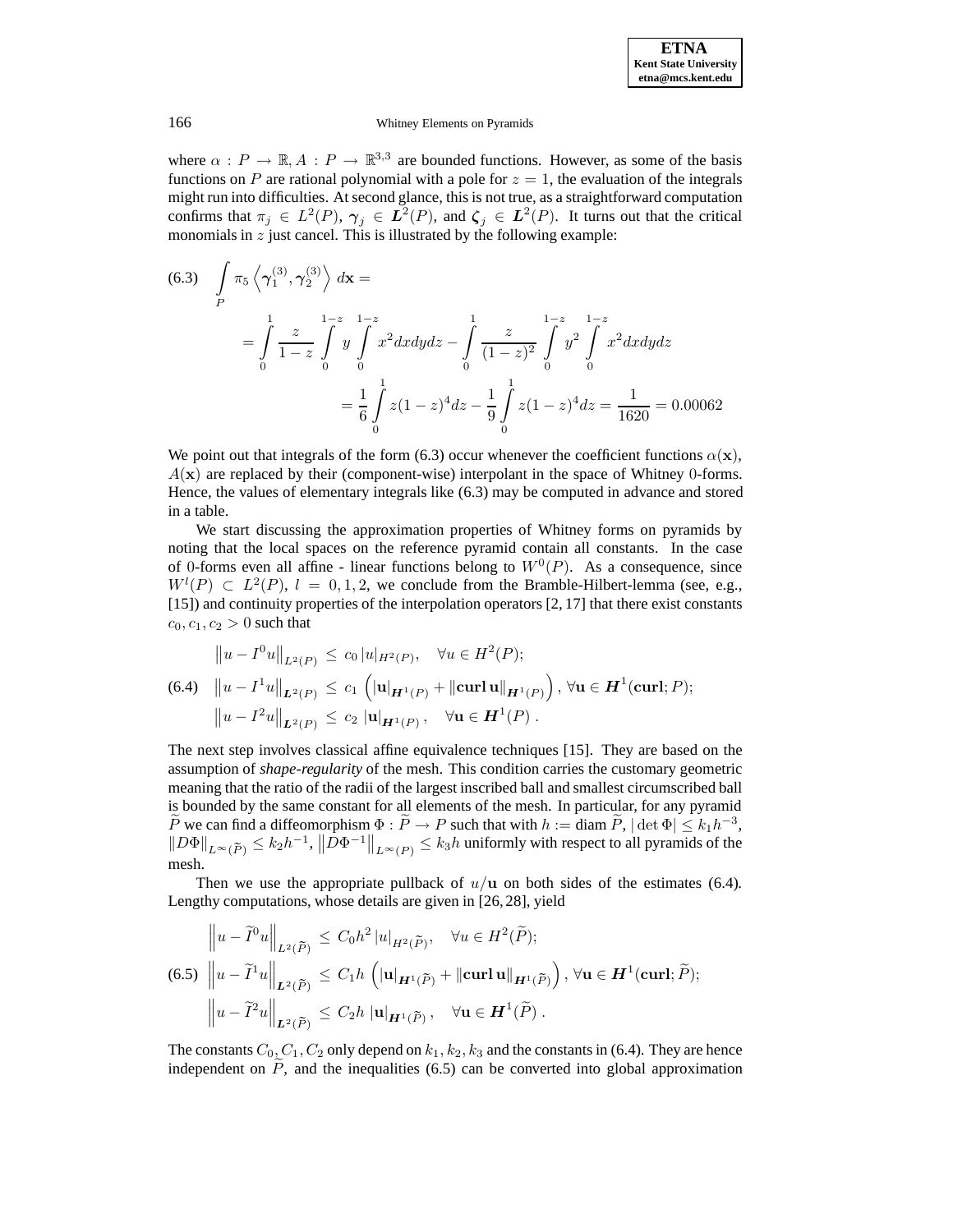### V. Gradinaru and R. Hiptmair 167

estimates on the entire mesh. In sum, the pyramidal Whitney-forms perfectly match the approximation properties of their tetrahedral and hexahedral counterparts [12, 19].

### REFERENCES

- [1] R. ALBANESE AND G. RUBINACCI, *Analysis of three dimensional electromagnetic fileds using edge elements*, J. Comp. Phys., 108 (1993), pp. 236–245.
- [2] C. AMROUCHE, C. BERNARDI, M. DAUGE, AND V. GIRAULT, *Vector potentials in three–dimensional nonsmooth domains*, Math. Methods Appl. Sci., 21 (1998), pp. 823–864.
- [3] D. BALDOMIR, *Differential forms and electromagnetism in 3–dimensional Euclidean space*  $\mathbb{R}^3$ ., IEE Proc. A, 133 (1986), pp. 139–143.
- [4] P. BASTIAN, K. BIRKEN, K. JOHANNSEN, S. LANG, N. NEUSS, H. RENTZ-REICHERT, AND C. WIENERS, *UG - A flexible software toolbox for solving partial differential equations*, Computing and Visualization in Science, 1 (1997), pp. 27–40.
- [5] S. BENZLEY, E. PERRY, K. MERKLEY, B. CLARK, AND G. SJAARDEMA, *A comparison of all-hexahedral and all-tetrahedral finite element meshes for elastic and elasto-plastic analysis*, in 4th International Meshing Roundtable, Sandia National Laboratories, October 1995, pp. 179–191.
- [6] A. BOSSAVIT, *A rationale for edge elements in 3D field computations*, IEEE Trans. Mag., 24 (1988), pp. 74– 79.
- [7] **........**, *Whitney forms: A class of finite elements for three–dimensional computations in electromagnetism*, IEE Proc. A, 135 (1988), pp. 493–500.
- [8]  $\longrightarrow$ , *A new viewpoint on mixed elements*, Meccanica, 27 (1992), pp. 3–11.
- [9] , *Computational Electromagnetism. Variational Formulation, Complementarity, Edge Elements*, no. 2 in Academic Press Electromagnetism Series, Academic Press, San Diego, 1998.
- [10] D. BRAESS, *Finite Elements: Theory, Fast Solvers and Applications in Solid Mechanics.*, Cambridge University Press, Cambridge, 1997.
- [11] S. BRENNER AND R. SCOTT, *Mathematical theory of finite element methods*, Texts in Applied Mathematics, Springer–Verlag, New York, 1994.
- [12] F. BREZZI AND M. FORTIN, *Mixed and hybrid finite element methods*, Springer–Verlag, 1991.
- [13] W. BURKE, *Applied Differential Geometry*, Cambridge University Press, Cambridge, 1985.
- [14] H. CARTAN, *Formes Différentielles*, Hermann, Paris, 1967.
- [15] P. CIARLET, *The Finite Element Method for Elliptic Problems*, vol. 4 of Studies in Mathematics and its Applications, North-Holland, Amsterdam, 1978.
- [16] G. DERHAM, Variétés differentiables, Hermann, Paris, 1960.
- [17] F. DUBOIS, *Discrete vector potential representation of a divergence free vector field in three dimensional domains: Numerical analysis of a model problem*, SIAM J. Numer. Anal., 27 (1990), pp. 1103–1141.
- [18] P. DULAR, J.-Y. HODY, A. NICOLET, A. GENON, AND W. LEGROS, *Mixed finite elements associated with a collection of tetrahedra, hexahedra and prisms*, IEEE Trans Magnetics, MAG-30 (1994), pp. 2980–2983.
- [19] V. GIRAULT AND P. RAVIART, *Finite element methods for Navier–Stokes equations*, Springer–Verlag, Berlin, 1986.
- [20] R. GRAGLIA, D. WILTON, AND A. PETERSON, *Higher order interpolatory vector bases for computational electromagnetics*, IEEE Trans. Antennas and Propagation, 45 (1997), pp. 329–342.
- [21] R. HIPTMAIR, *Canonical construction of finite elements*, Tech. Rep. 360, Institut für Mathematik, Universität Augsburg, 1996. to appear in Math. Comp.
- [22] E. KAASCHITER AND A. HUJBEN, *Mixed–hybrid finite element and streamline computation for the potential flow problem*, Numer. Meth. Part. Diff. Equ., 8 (1992), pp. 221–266.
- [23] J.-F. LEE AND Z. SACKS, *Whitney elements time domain (WETD) methods*, IEEE Trans. Mag., 31 (1995), pp. 1325–1329.
- [24] C. MATTIUSSI,*An analysis of finite volume, finite element, and finite difference methods using some concepts from algebraic topology*, J. Comp. Phys., 9 (1997), pp. 295–319.
- [25] P. MONK, *A mixed method for approximating Maxwell's equations*, SIAM J. Numer. Anal., 28 (1991), pp. 1610–1634.
- [26] J. NÉDÉLEC, *Mixed finite elements in*  $R^3$ , Numer. Math., 35 (1980), pp. 315–341.
- [27] , *A new family of mixed finite elements in*  $R^3$ , Numer. Math., 50 (1986), pp. 57–81.
- [28] J. P. CIARLET AND J. ZOU, *Fully discrete finite element approaches for time–dependent Maxwell equations*, Tech. Rep. TR MATH–96-31 (105), Department of Mathematics, The Chinese University of Hong Kong, 1996. To appear in Num. Math.
- [29] P. A. RAVIART AND J. M. THOMAS, *A Mixed Finite Element Method for Second Order Elliptic Problems*, vol. 606 of Springer Lecture Notes in Mathematics, Springer–Verlag, New York, 1977, pp. 292–315.
- [30] J. SAVAGE AND A. PETERSON, *Higher order vector finite elements for tetrahedral cells*, IEEE Trans. Micrwave Theory and Technology, 44 (1996), pp. 874–879.